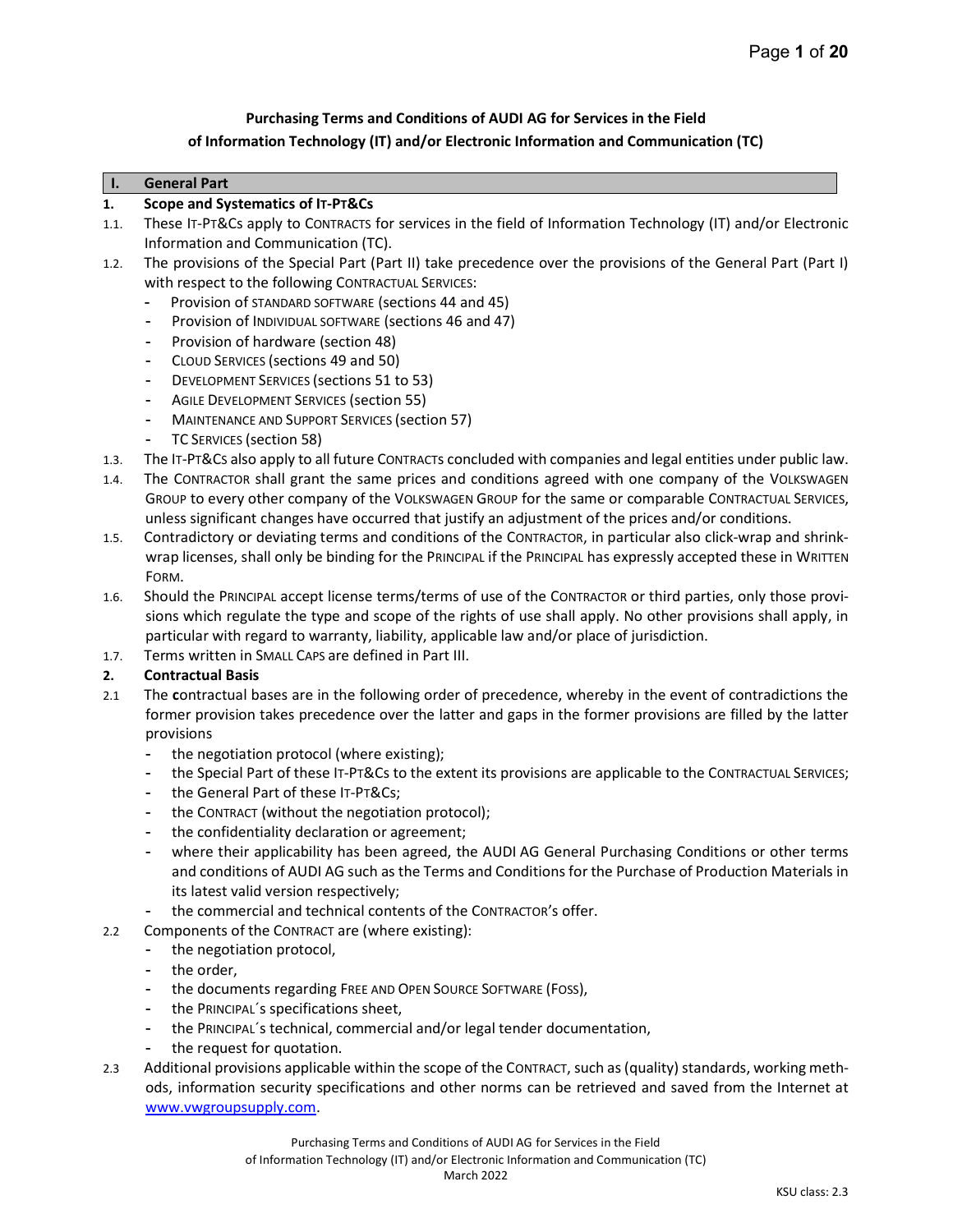## 3. Contractual Services

- 3.1. The CONTRACTOR shall provide the CONTRACTUAL SERVICES in the agreed or generally accepted standard quality and according to the current state of the art and shall continually check and document this.
- 3.2. The CONTRACTOR shall check software using an up-to-date anti-virus program before providing it to the PRIN-CIPAL and shall ensure that software does not contain malware (software with malicious functions), computer viruses or, worms, Trojan horses or similar. The CONTRACTOR shall use up-to-date software security tests before providing it to the PRINCIPAL to ensure that software does not contain critical vulnerabilities that could damage the integrity and confidentiality of the PRINCIPAL's systems and data or those of connected third parties and shall prove this to the PRINCIPAL e.g. by submitting certificates.
- 3.3. CONTRACTUAL SERVICES must not contain functions that enable collection, transfer, storage or other form of PROCESSING of PRINCIPAL DATA by the CONTRACTOR or by third parties, unless this has been expressly agreed upon in the CONTRACT.
- 3.4. Where add-on software (e.g. Software Development Kit) enables or facilitates the contractual or intended use of the CONTRACTUAL SERVICES, the CONTRACTOR shall offer the PRINCIPAL such software under the conditions usually agreed with other customers. To this add-on software, these IT-PT&Cs shall apply exclusively. Should the PRINCIPAL, in regard to the add-on software by way of exception, expressly confirm the applicability of license terms/terms of use, section 1.6 applies accordingly.
- 3.5. Should the CONTRACTOR require access to the PRINCIPAL's systems to provide the CONTRACTUAL SERVICES, this can only be done using the PRINCIPAL's technology and requires the PRINCIPAL's prior explicit consent in TEXT FORM. Any costs incurred for usage shall be borne by the CONTRACTOR.
- 3.6. CONTRACTUAL SERVICES provided on the PRINCIPAL's premises or sites shall be provided by the CONTRACTOR as an independent and autonomous service of the CONTRACTOR, in compliance with the technical and organizational requirements of the PRINCIPAL under the supervision and sole authority of the responsible employees nominated by the CONTRACTOR.
- 3.7. The PRINCIPAL is only obligated to provide resources (hardware, software, premises etc.) if this has been explicitly agreed in WRITTEN FORM. The use of the premises, grounds or other facilities of the PRINCIPAL – especially for operation of systems – by the CONTRACTOR requires a special user agreement in WRITTEN FORM with the PRINCIPAL, in which the permitted period of use and usage fees to be paid by the CONTRACTOR are defined. An obligation on the part of the PRINCIPAL to provide resources does not arise from the fact alone that CON-TRACTUAL SERVICES are provided on the premises or sites of the PRINCIPAL. Resources provided by the PRINCIPAL may be used by the CONTRACTOR and its employees and/or subcontractors exclusively for the purpose of fulfilling the CONTRACTUAL SERVICES. Passwords must not be saved or passed on to others and must be changed at the latest after ninety (90) days in each case.
- 3.8. If information or documents supplied by the PRINCIPAL that are required for provision of services by the CON-TRACTOR are incomplete or inaccurate in the view of the CONTRACTOR, the CONTRACTOR shall inform the PRINCIPAL thereof in TEXT FORM without undue delay.

## 4. Free and Open Source Software (Foss)

- 4.1. FREE AND OPEN SOURCE SOFTWARE (FOSS) may only be included in the DELIVERABLES if the PRINCIPAL agrees to this in WRITTEN FORM in advance. This shall also apply if the respective FOSS license terms expressly permit the planned use of the FOSS in the DELIVERABLES.
- 4.2. If the CONTRACTOR intends to use FOSS in the DELIVERABLES, it is an essential contractual obligation of the CON-TRACTOR to provide the PRINCIPAL within the framework of the PRINCIPAL's process set up and using the therefore intended standard documents and tools,
	- (i) with complete and accurate information about the specific FOSS, including the exact name and version, all associated license and usage terms, the source of supply, and copyright or author attributions
	- (ii) with the reason for the use of the FOSS and
	- (iii) with a confirmation that if multiple FOSS components/licenses are present, a compatibility check has been successfully executed in order to ensure the PRINCIPAL a license-compliant usage of the FOSS in the **DELIVERABLES**
- 4.3. If the use of the FOSS in the DELIVERABLES has been approved by the PRINCIPAL, this approval applies, in case of doubt, only to the specific progress status of the DELIVERABLES and must be reapplied for in advance in the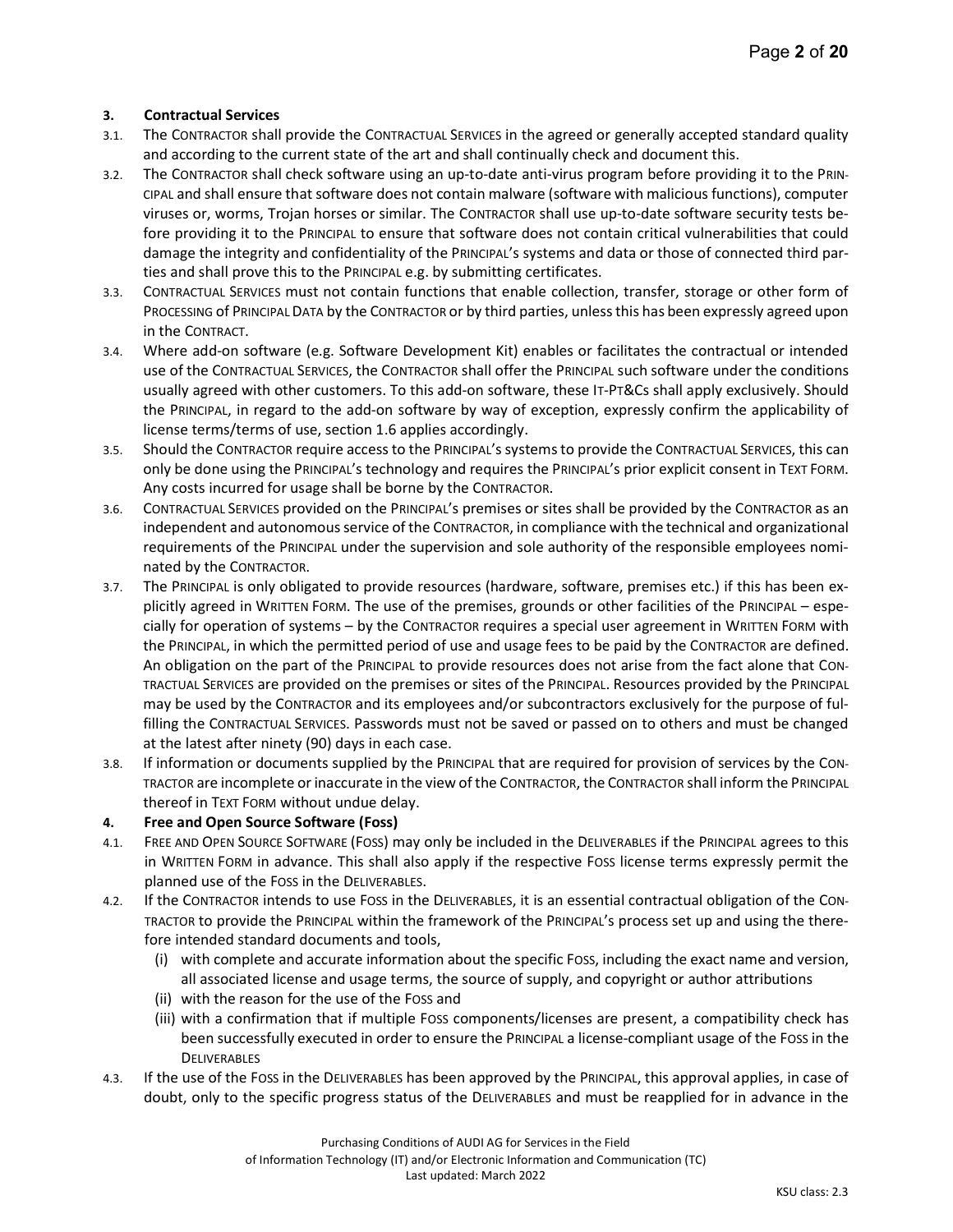case of the provision of new progress updates, versions, updates, upgrades or other deliveries and services.

- 4.4. In the case of use of FOSS, the CONTRACTOR shall ensure that they are used in such a way that the DELIVERABLES and/or software or systems intended for the PRINCIPAL's use are not encumbered by third-party rights or other obligations, in particular not by a COPYLEFT EFFECT. Furthermore, usage is only permitted if there is no conflict with any digital signature in use or the authenticated vehicle programming procedure of the PRINCIPAL and that authentication information, cryptographic keys or other information relating to the software used in the vehicle remain unaffected and, in particular, do not have to be released to third parties.
- 4.5. If subcontractors are involved, they shall be obligated in accordance with this section 4.
- 4.6. If the CONTRACTOR breaches any of the obligations set out in this section 4 or violates the provisions of the license and terms of use of the FOSS being used, the CONTRACTOR shall indemnify the PRINCIPAL and its affiliated companies against any claims, damages, losses or costs caused thereby and shall defend them against claims of third parties upon request by the PRINCIPAL. A breach of this section 4 constitutes a material breach of CONTRACT.
- 4.7. The provisions of this section 4 shall apply mutatis mutandis to the use of so-called open content, i.e. content such as databases, fonts, media and photographs that can regularly be obtained free of charge but are subject to compliance with specific license terms.
- 4.8. Insofar as this is required under the respective license terms of the FREE AND OPEN SOURCE SOFTWARE, the CON-TRACTOR shall assume the main contractual obligation regarding the surrender of the source code of the FREE AND OPEN SOURCE SOFTWARE and the respective modifications to the PRINCIPAL upon delivery of the DELIVERABLES at the latest.

#### 5. Contract Conclusion, Orders, Changes to Contractual Services

- 5.1 A CONTRACT with the PRINCIPAL shall only be concluded by written confirmation from the PRINCIPAL (order, written call-off based on a framework purchase order or signature of a CONTRACT). PRINCIPAL orders, call-offs based on framework purchase orders or the signed CONTRACT and, if applicable, documents of the PRINCIPAL's technical, commercial and/or legal tender as well as, if applicable, request for quotation from the PRINCIPAL or the PRINCIPAL requirements specifications shall be solely decisive for the content and scope of the CONTRAC-TUAL SERVICES, unless expressly agreed otherwise in writing.
- 5.2 Any changes to CONTRACTUAL SERVICES require explicit agreement in WRITTEN FORM.
- 5.3 The CONTRACTOR may demand higher remuneration owing to the change to CONTRACTUAL SERVICES only if an increase in remuneration is explicitly agreed with the change to the CONTRACTUAL SERVICES.
- 5.4 Any change in execution periods in relation to the change to CONTRACTUAL SERVICES must be agreed explicitly in WRITTEN FORM.

#### 6. Delivery and/or Execution Deadlines, Default Consequences

- 6.1 Agreed delivery and/or execution deadlines are binding. If any circumstances arise preventing the delivery and/or execution deadlines from being met, the CONTRACTOR shall notify the PRINCIPAL immediately in TEXT FORM. Any delay to delivery and/or execution deadlines shall only take effect following agreement with the PRINCIPAL in WRITTEN FORM.
- 6.2 For each case in which the CONTRACTOR is responsible for exceeding delivery and/or execution deadlines, a contractual penalty of 0.3% of the agreed net remuneration per deadline-exceeding working day shall be due for payment, provided that the contractual penalty does in its sum not exceed 5% of the agreed net remuneration; in the event that interim deadlines are exceeded, the percentages shall only relate to the net remuneration payable for the CONTRACTUAL SERVICES to be provided up to the interim deadline. If the limitation period has not expired, the contractual penalty can be claimed by the PRINCIPAL until the final payment is due.
- 6.3 If the CONTRACTOR defaults, the PRINCIPAL shall in addition to the contractual penalty as set out in section 6.2 - be entitled to the statutory rights and claims. The contractual penalty shall be deducted from claims for damages due to default.

#### 7. Impediments to the Provision of CONTRACTUAL SERVICES

If the CONTRACTOR considers itself to be unable for any reason to provide the CONTRACTUAL SERVICES or if it has reason to believe that it could be unable to do so, the CONTRACTOR shall notify the PRINCIPAL of this immediately in TEXT FORM and agree appropriate countermeasures with the PRINCIPAL.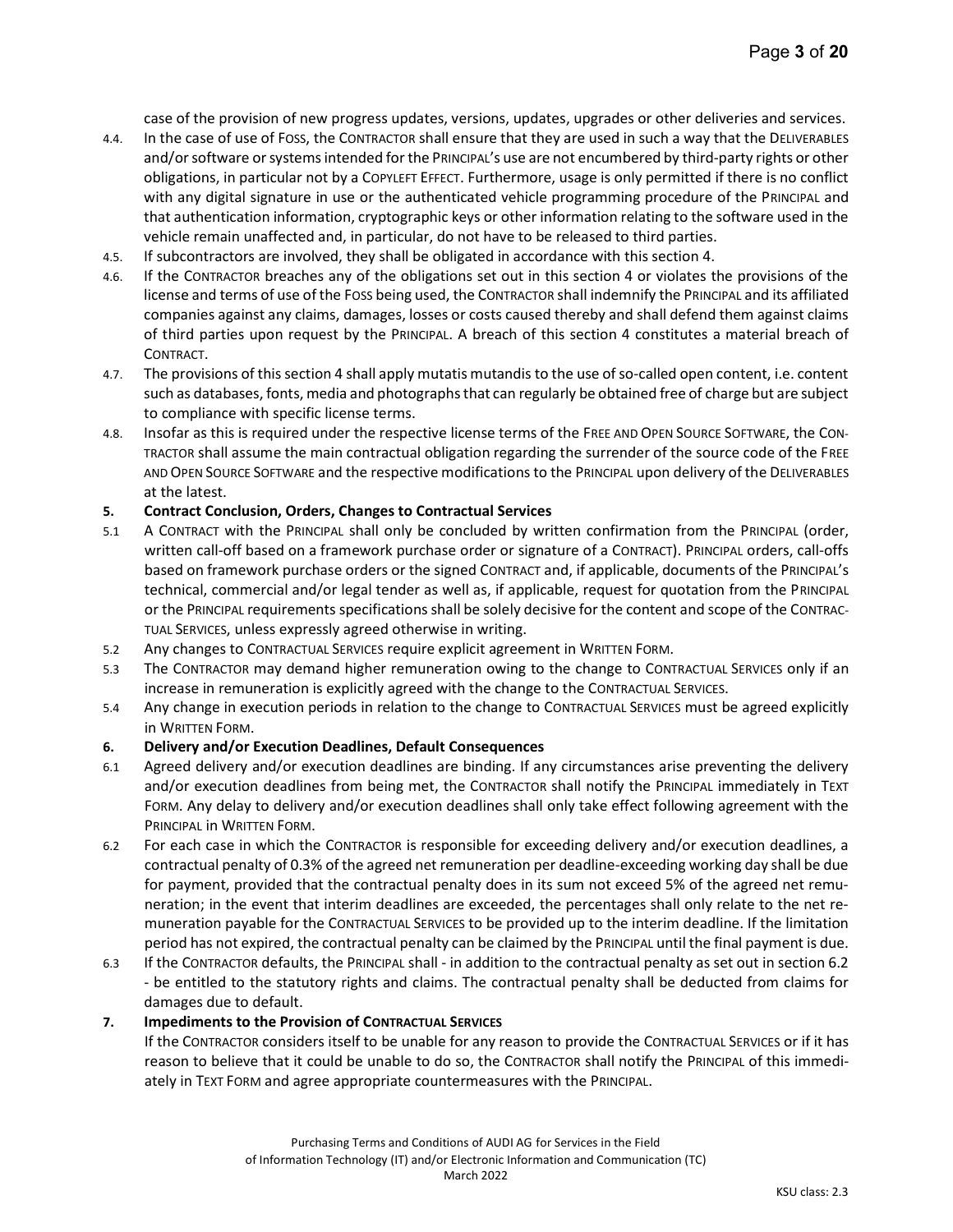## 8. Ownership

The CONTRACTOR shall grant the PRINCIPAL ownership of physical DELIVERABLES to be transferred permanently to the PRINCIPAL upon their creation and in their respective PROCESSING status. The CONTRACTOR is obliged to transfer ownership of the DELIVERABLES to the PRINCIPAL free from third-party rights.

- 9. Rights of Use, Patent Applications and Rights to Principal Data
- 9.1 The CONTRACTOR grants the PRINCIPAL exclusive, transferable, irrevocable and sub-licensable rights to use the DELIVERABLES unlimited in time, territory and content in any type of use, including the right to edit, translate, duplicate, distribute broadcast and make available to the public.
- 9.2 The CONTRACTOR shall acquire the rights of use/licenses from the respective license holders at own expense as required for the contractual or intended use of the CONTRACTUAL SERVICES; this shall apply in particular to the acquisition of rights of use/licenses to standard essential patents (SEP).
- 9.3 The CONTRACTOR shall notify the PRINCIPAL of any DELIVERABLES eligible for protection under copyright or patent that arise in the provision of the CONTRACTUAL SERVICES. In the case of inventions, the PRINCIPAL shall check without undue delay if it is interested in registering the invention and shall inform the CONTRACTOR at the latest within six (6) weeks following the notification if it intends to register the invention. If this is the case, the CONTRACTOR shall do everything and omit nothing to enable the PRINCIPAL to protect the invention and to make the appropriate patent applications in the name of the PRINCIPAL. In this case, the PRINCIPAL is obliged to assume all rights and obligations relating to the claiming of the invention as well as the resulting costs. If the PRINCIPAL does not claim the invention in good time, it shall receive a free-of-charge, non-exclusive, nontransferable right of use which is unlimited in time, territory and content to the DELIVERABLE that is eligible for protection under patent.
- 9.4 The PRINCIPAL reserves all rights, especially ownership and copyrights, to the technical specifications, figures, drawings, calculations, samples and other documents made available to the CONTRACTOR by the PRINCIPAL; these may not be made available to third parties without the explicit consent of the PRINCIPAL in WRITTEN FORM. Such documents and information shall be used exclusively for the provision of the CONTRACTUAL SERVICES and shall be returned unprompted to the PRINCIPAL following completion of the CONTRACTUAL SERVICES; any copies shall be destroyed or deleted.
- 9.5 In relation to the CONTRACTOR, the PRINCIPAL shall be entitled to all PRINCIPAL DATA as a marketable asset in the sense that exclusive commercial rights of exploitation and disposal of that asset are assigned to the PRINCIPAL. The PRINCIPAL is in particular entitled, at its own discretion, to use the PRINCIPAL DATA, in particular to reproduce, process, transfer to third parties or exploit PRINCIPAL DATA, provided this is not prohibited by any mandatory legal provisions. The CONTRACTOR shall not claim ownership of or any other rights to this data and shall not use the PRINCIPAL DATA in particular for big data purposes, such as for collecting data, creating databases or conducting data analyses.. The CONTRACTOR shall be entitled to use the PRINCIPAL DATA insofar as this is necessary for the performance of the CONTRACTUAL SERVICES.
- 9.6 The PRINCIPAL carries out necessary SECURITY TEST MEASURES due to fulfill legal requirements, general IT security standards and/or due to the recognized state of the art. The CONTRACTOR grants the PRINCIPAL – to the extent necessary to carry out the SECURITY TEST MEASURES – the right, free-of-charge, to test, examine and edit the CONTRACTUAL SERVICES, especially to remove, cancel or avoid program protection measures. The CONTRACTOR shall obtain all necessary consents of third parties (especially its suppliers) whose rights could be violated by SECURITY TEST MEASURES. The information obtained through SECURITY TEST MEASURES shall be used exclusively for purposes of IT, product and data security. In all other respects, modifications, translations and de-compilations may only be carried out to the extent necessary for the intended use of the CONTRACTUAL SERVICES, including correction of errors as well as for establishing interoperability with other systems and programs used by the PRINCIPAL.
- 9.7 All rights within the meaning of this section 9 and other rights granted within these IT-PT&Cs can be exercised by third parties engaged by the PRINCIPAL, provided the rights are only exercised for the purpose of fulfilling the PRINCIPAL's engagement. The PRINCIPAL can in particular engage third parties for performing SECURITY TEST MEASURES; such third parties include, in particular, IT security companies, IT security experts, provider of platforms or initiatives to identify security vulnerabilities (Bug Bounty Programs) and/or participants of Bug Bounty Programs.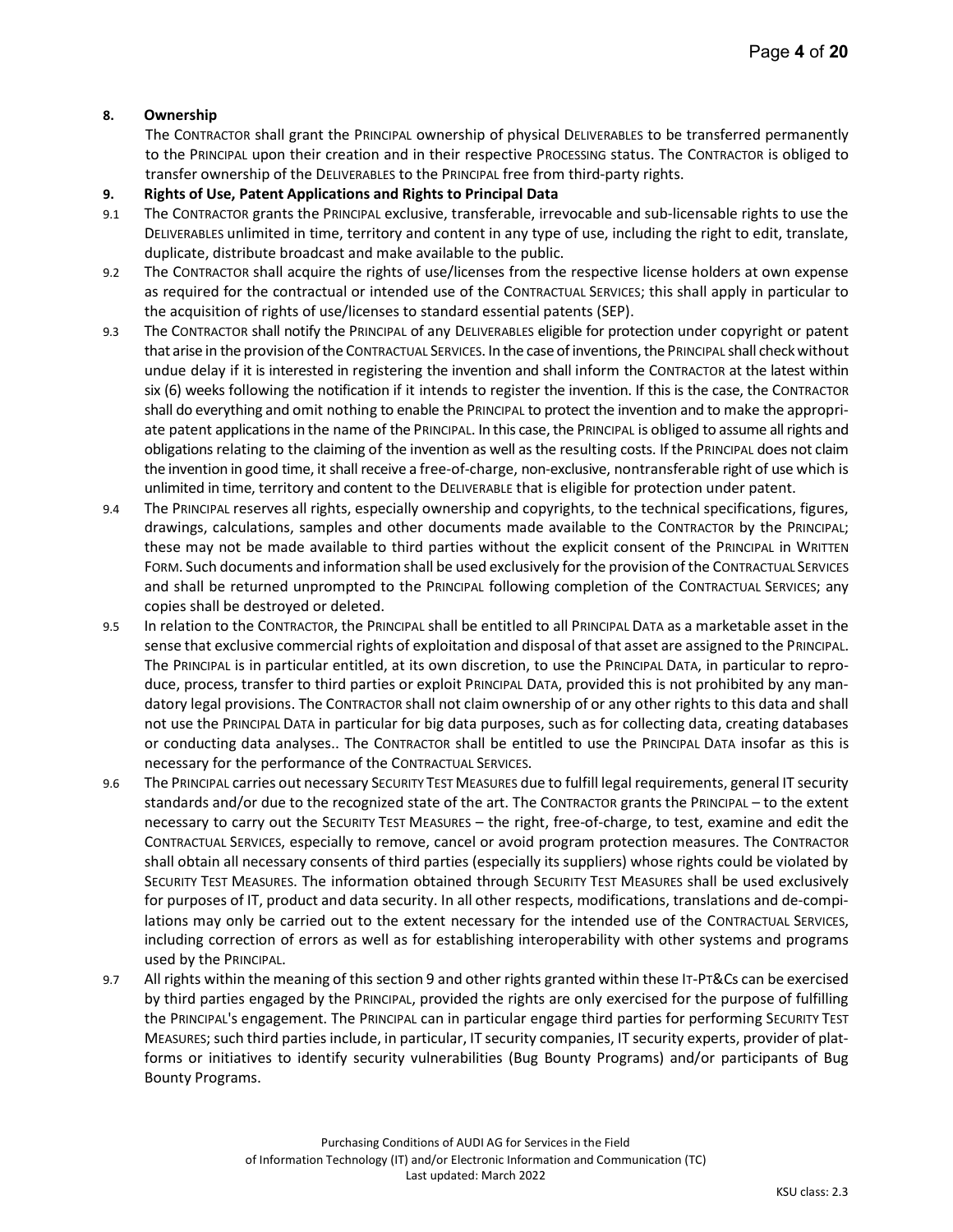## 10. Place of Performance, Transfer of Risk

- 10.1. The place of performance for all CONTRACTUAL SERVICES is the PRINCIPAL's operation site for which the CONTRAC-TUAL SERVICES are intended. If no such place has been specified, the place of performance shall be 85045 Ingolstadt. If the CONTRACTOR makes software available to the PRINCIPAL for downloading, its obligation is not fulfilled until the software has been successfully downloaded.
- 10.2. The risk of accidental destruction or accidental deterioration of the DELIVERABLES shall only transfer on handover or acceptance at the place of destination specified by the PRINCIPAL; for partial supplies of goods and services, this shall only occur when the CONTRACTUAL SERVICES have been conducted in full.

## 11. Acceptance

- 11.1. Is subject of the CONTRACTUAL SERVICES the creation of a work or result or is acceptance of the CONTRACTUAL SERVICES agreed, the CONTRACTUAL SERVICES are subject to formal acceptance which must be declared by the PRINCIPAL in WRITTEN FORM. The CONTRACTOR may only request partial acceptances insofar as these have been agreed in WRITTEN FORM.
- 11.2. The CONTRACTOR can only precipitate notional acceptance, if (i) either the parties agree on the completion of the CONTRACTUAL SERVICES or the CONTRACTOR may - in good faith and taking the circumstances of the individual case into account - well suppose that the PRINCIPAL assumes finalization of the CONTRACTUAL SERVICES, (ii) the CONTRACTOR has requested the PRINCIPAL in TEXT FORM to set a deadline of at least four (4) weeks for acceptance and (iii) the CONTRACTOR has informed the PRINCIPAL with the request for acceptance of the consequences of not declaring acceptance or refusing acceptance without identifying defects.

## 12. Handover

If the CONTRACTUAL SERVICES are services performed under a sales CONTRACT and/or if handover is agreed, the CONTRACTOR reports the handover of the CONTRACTUAL SERVICES at least ten (10) working days prior to the intended handover in TEXT FORM and agrees the handover location and time with the PRINCIPAL.

## 13. Duty of Examination, Notification of Defects

To the extent that the PRINCIPAL has a legal obligation to inspect for and notify of defects, such notice is timely if given within two (2) weeks of delivery/handover in the case of manifest defects and within two (2) weeks of discovery in the case of other defects.

#### 14. Remuneration

- 14.1. The remuneration stated in the CONTRACT is binding. The prices apply to deliveries free of charge to the delivery address, including packaging, unless expressly agreed otherwise in WRITTEN FORM. All CONTRACTUAL SER-VICES are deemed settled by the remuneration indicated in the CONTRACT.
- 14.2. If remuneration based on time required is agreed in the CONTRACT, the CONTRACTOR performs its proof of performance by means of time sheets; a sample time sheet indicating the required details can be found on www.vwgroupsupply.com.
- 14.3. If the CONTRACTUAL SERVICES include various types of services (various services/work and/or the granting/provision of licenses/rights (of use) and/or deliveries), the total remuneration shall be apportioned. It must be stated which amount of the remuneration is paid for the respective services/work and which amount for the granting/provision of licenses/rights (of use) (with regard to the licenses/rights (of use), it must be stated whether the rights already existed prior to the start of the contractual relationship based on an individual order or call-off on the basis of a framework order or an individual contract, or will arise later and whether copyrights or other rights are involved). The specific apportionment of the remuneration shall be agreed between the CONTRACTOR and the PRINCIPAL in writing and in the individual order/call-off on the basis of a framework order/individual contract indicated. In the invoice, the CONTRACTOR shall separately indicate the various types of CONTRACTUAL SERVICES and the respective remuneration attributable to them.
- 14.4. In addition, the provisions in section 17 shall apply.
- 15. Additional Remuneration for Covering/Reimbursing the Contractor's Travel and Accommodation Expenses If and insofar as the respective CONTRACT explicitly provides for this, the PRINCIPAL will pay the CONTRACTOR remuneration to cover/reimburse the travel and accommodation expenses actually incurred by the CONTRACTOR, provided that the PRINCIPAL has approved in advance the relevant business trip and the costs incurred in WRITTEN FORM, following receipt of a proper invoice by the CONTRACTOR and against proof through the submission of copies of the incoming invoices that the CONTRACTOR has received.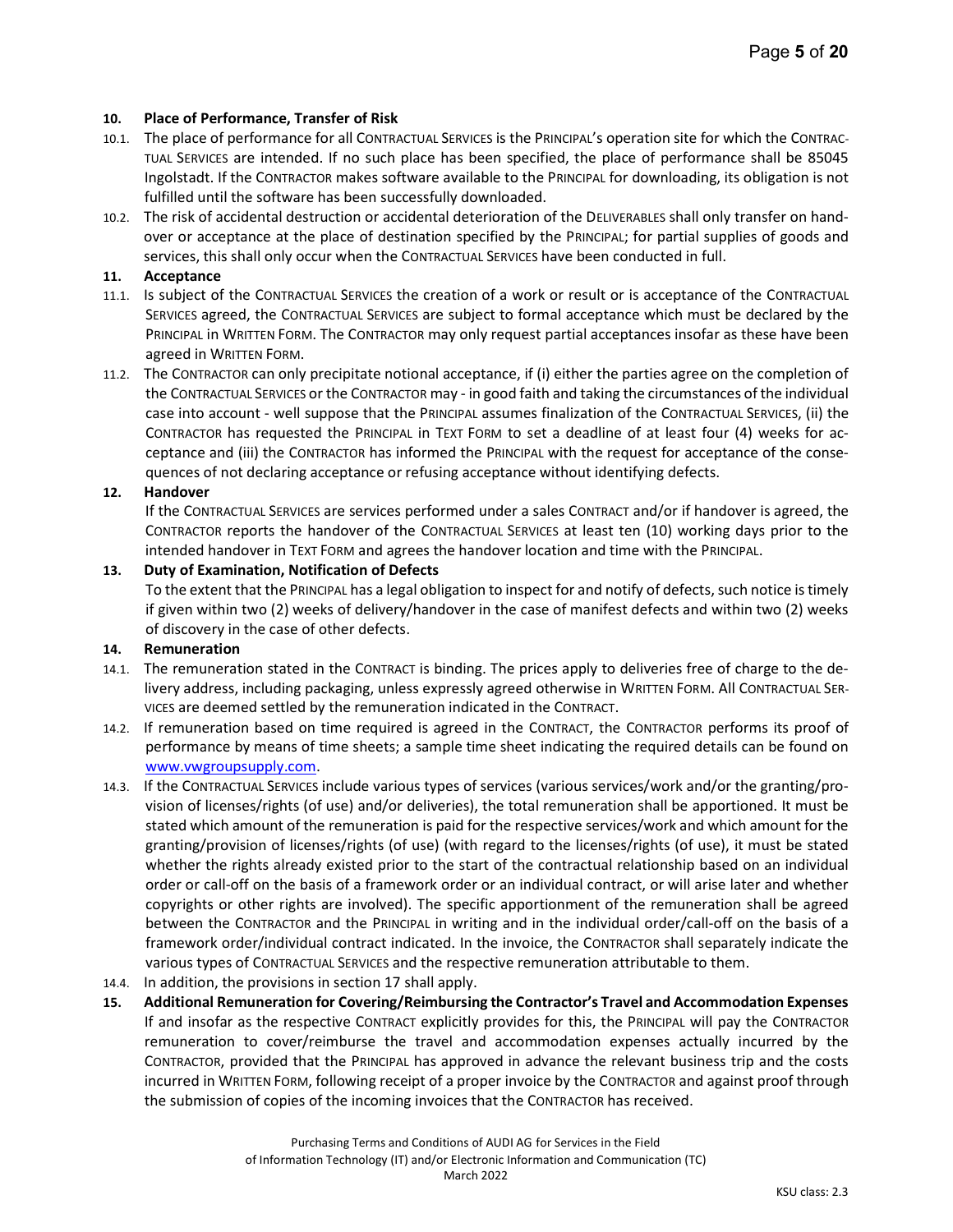The CONTRACTOR shall check the content and correctness of invoices issued to it by third parties. If the CONTRACTOR is able to claim VAT on third-party services in its own name as input tax or by way of a VAT refund procedure under the respective national tax regulations, the PRINCIPAL shall pay remuneration amounting to the net amount of the costs.

If the CONTRACTOR is unable to claim VAT on third-party services in its own name as input tax or by way of a VAT refund procedure, the PRINCIPAL shall pay remuneration amounting to the gross amount of the costs. In such case, the CONTRACTOR shall state in writing why it is unable to claim VAT.

The amount of the additional remuneration shall thus be equivalent to the amount of the reimbursable costs described herein. The CONTRACTOR shall state a net remuneration to the amount of the reimbursable costs for this part of the remuneration in its invoice.

#### 16. Invoicing

- 16.1. Invoices are generally issued in electronic form via www.vwgroupsupply.com.
- 16.2. In justified exceptional cases and after coordination with the accounts payable department of AUDI AG (accounting-services@audi.de), the CONTRACTOR shall send its invoice in another electronic form or in paper form.
- 16.3. The CONTRACTOR shall submit proper invoices to the PRINCIPAL in accordance with the applicable VAT law.
- 16.4. If the CONTRACTUAL SERVICES include various types of service (see section 14.3), the CONTRACTOR shall accordingly indicate the various CONTRACTUAL SERVICES as well as the respective remuneration attributable to them separately in the invoice.
- 16.5. Invoices shall be submitted to the PRINCIPAL in an auditable format stating the supplier number, order number, call-off number, contract number or contract designation and date, the account assignment and the name of the purchaser. All necessary invoicing documents shall be enclosed.
- 16.6. The PRINCIPAL will make accounting documents available to the CONTRACTOR in the form of credit notes, debit notes as well as payment notices, in electronic format as a download at www.vwgroupsupply.com or in paper form.

## 17. Taxes

17.1. VAT and other taxes:

Remuneration is always understood as not including VAT (i.e. value added tax in the meaning of Directive 2006/112/EC of the Council of the European Union of 28 November 2006 on the common system of value added tax as amended and, insofar as explicitly mentioned in the CONTRACT, comparable taxes of other countries), but including any other foreign taxes that may apply (e.g. corporate tax, etc.) and including any applicable withholding taxes. Any applicable statutory VAT payable on CONTRACTUAL SERVICES provided by the CON-TRACTOR to the PRINCIPAL shall be indicated separately and, insofar as explicitly agreed in the CONTRACT, additionally paid. No deviating provisions (e.g. in offers or negotiation protocols) shall apply.

17.2. If the CONTRACTOR is tax resident outside of Germany, the following applies regarding withholding tax: The remuneration amounts specified in the CONTRACT are understood as including any withholding taxes payable in Germany. No deviating provisions (e.g. in offers or negotiation protocols) shall apply.

Insofar as the remunerations are subject to German withholding tax pursuant to section 50a of the German Income Tax Act (EStG), (e.g. remunerations for the granting of rights), the remuneration debtor (here: the PRINCIPAL) shall generally be obliged, at the time of payment of the remunerations to the remuneration creditor (here: the CONTRACTOR) (or in the case of their offsetting against counterclaims), to deduct the tax in accordance with section 50a of the German Tax Act (EStG) (currently 15%) and deduct the solidarity surcharge (currently 5.5% of this withholding tax amount).

The assessment basis for the withholding tax deduction is the relevant remuneration for the particular CON-TRACTUAL SERVICE excluding VAT. If no allocation of the remuneration to the respective CONTRACTUAL SERVICES has been agreed and a total remuneration is paid, the withholding tax is deducted from the total amount of the remuneration.

The PRINCIPAL will deduct this tax from the remuneration paid to the remuneration creditor residing outside of Germany and remit it the responsible German Federal Central Tax Office in Bonn on behalf and for the account of the remuneration creditor.

The PRINCIPAL will issue a withholding tax certificate for the taxes paid and forward this to the remuneration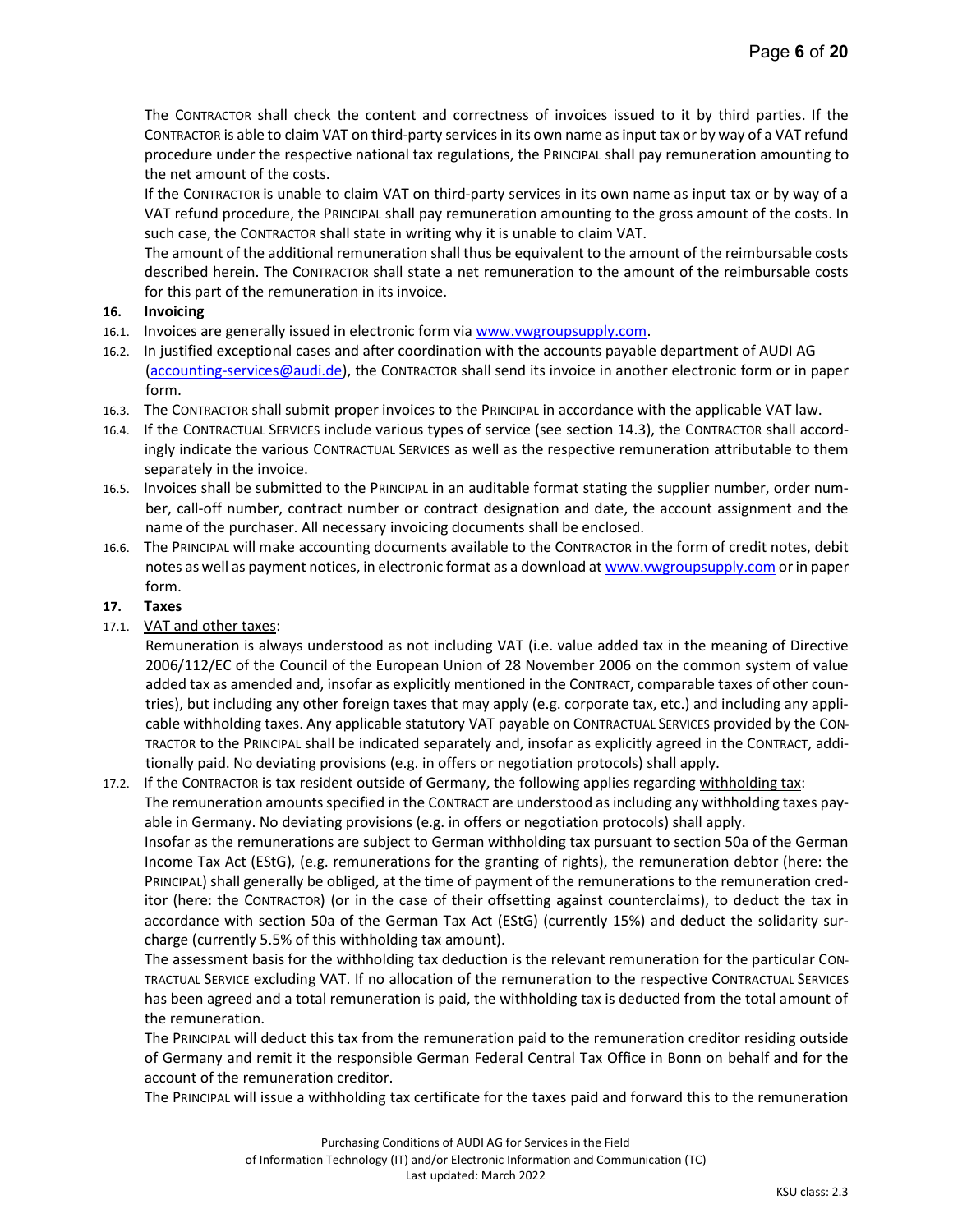creditor.

In the event of doubts on the part of the PRINCIPAL regarding the withholding tax assessment for certain service components of the CONTRACTOR and/or certain remuneration components, the PRINCIPAL shall be entitled, at its reasonable discretion, to deduct the withholding tax in accordance with the legal provisions and the provisions outlined above.

If a double taxation agreement exists between the Federal Republic of Germany and the country in which the remuneration creditor is tax resident, a reduction of the tax deduction – depending on the provisions of the relevant double taxation agreement – may apply if the PRINCIPAL receives a valid withholding tax exemption certificate from the German Federal Central Tax Office (BZSt) before the payment (or set-off) is made. If certain service components may be subject to German withholding tax, the CONTRACTOR shall promptly apply for a withholding tax exemption/reduction with the Federal Central Tax Office. From the time the PRINCIPAL receives this valid withholding tax exemption certificate, the relevant remunerations will be paid (or set-off) in full without any tax deduction, or partly reduced with reduced tax deduction (depending on the content/scope of the withholding tax exemption certificate).

Until receipt of the withholding tax exemption certificate, the PRINCIPAL is entitled and obligated to deduct German withholding tax plus the solidarity surcharge on the aforementioned remunerations in accordance with the statutory provisions.

The remuneration creditor should, if necessary, seek advice from its tax consultant when applying for the withholding tax exemption certificate.

- 17.3. The CONTRACTOR is itself responsible at its own expense for its tax registration obligations, the submission of its tax returns/declarations and its tax payment obligations arising from this CONTRACT. The CONTRACTOR is not entitled to assert any claims against the PRINCIPAL in this regard.
- 17.4. With respect to its remunerations and services to third parties, the CONTRACTOR is itself responsible at its own expense for the proper registration and payment of any withholding taxes payable for the third parties. The CONTRACTOR and third parties are not entitled to assert any claims against the PRINCIPAL in this regard.
- 17.5. In the event of a change in the tax law/regulations, the respective applicable law/regulations shall apply.
- 17.6. The CONTRACTOR shall notify the PRINCIPAL promptly in writing of any tax-relevant changes (e.g. change of trade name without change of legal form, new address, change of tax residency and/or tax registration, change of legal form).

## 18. Terms/Modalities of Payment, Delay in Payment

- 18.1. The remuneration shall be due for payment within thirty (30) days after receipt of an invoice from the CONTRACTOR separately stating the statutory VAT, if any, at the responsible office specified in section 16, unless a longer payment period has been agreed in the CONTRACT. However, payment shall only become due when the CONTRACTOR has performed the CONTRACTUAL SERVICES in full and the PRINCIPAL has accepted them or they have been handed over to the PRINCIPAL in full.
- 18.2. Any withholding taxes within the meaning of section 17.2 of the IT-PT&Cs that are deducted shall not constitute a delay in payment pursuant to section 18 of the IT-PT&Cs.
- 18.3. In the event of delay in payment, the CONTRACTOR may demand interest on arrears in the amount of 5 percentage points above the base interest rate of the European Central Bank p.a. as well as compensation for any damages in excess thereof, if applicable. The PRINCIPAL is at liberty to prove that the damage did not occur or occurred only to a lesser extent. The PRINCIPAL shall only be in delay of payment after exceeding the due date and receipt of a reminder in WRITTEN FORM by the CONTRACTOR.
- 18.4. The CONTRACTOR shall only have a right of retention to the CONTRACTUAL SERVICES due to the PRINCIPAL'S delay in payment if the PRINCIPAL is in delay with a not insignificant amount and has not paid despite threat of assertion of the right of retention, reminder and settlement (in WRITTEN FORM in each case) of an appropriate payment deadline of at least four (4) weeks.
- 18.5. The PRINCIPAL shall be entitled to rights of set-off and retention to the extent provided by law.
- 18.6. Payment by the PRINCIPAL to the CONTRACTOR shall be via transfer to a bank account, the registered owner of which is the CONTRACTOR.

## 19. Claims for Defects, Warranty

19.1. In the case of defects within the meaning of sections 434 f. of the German Civil Code (BGB) in the CONTRACTUAL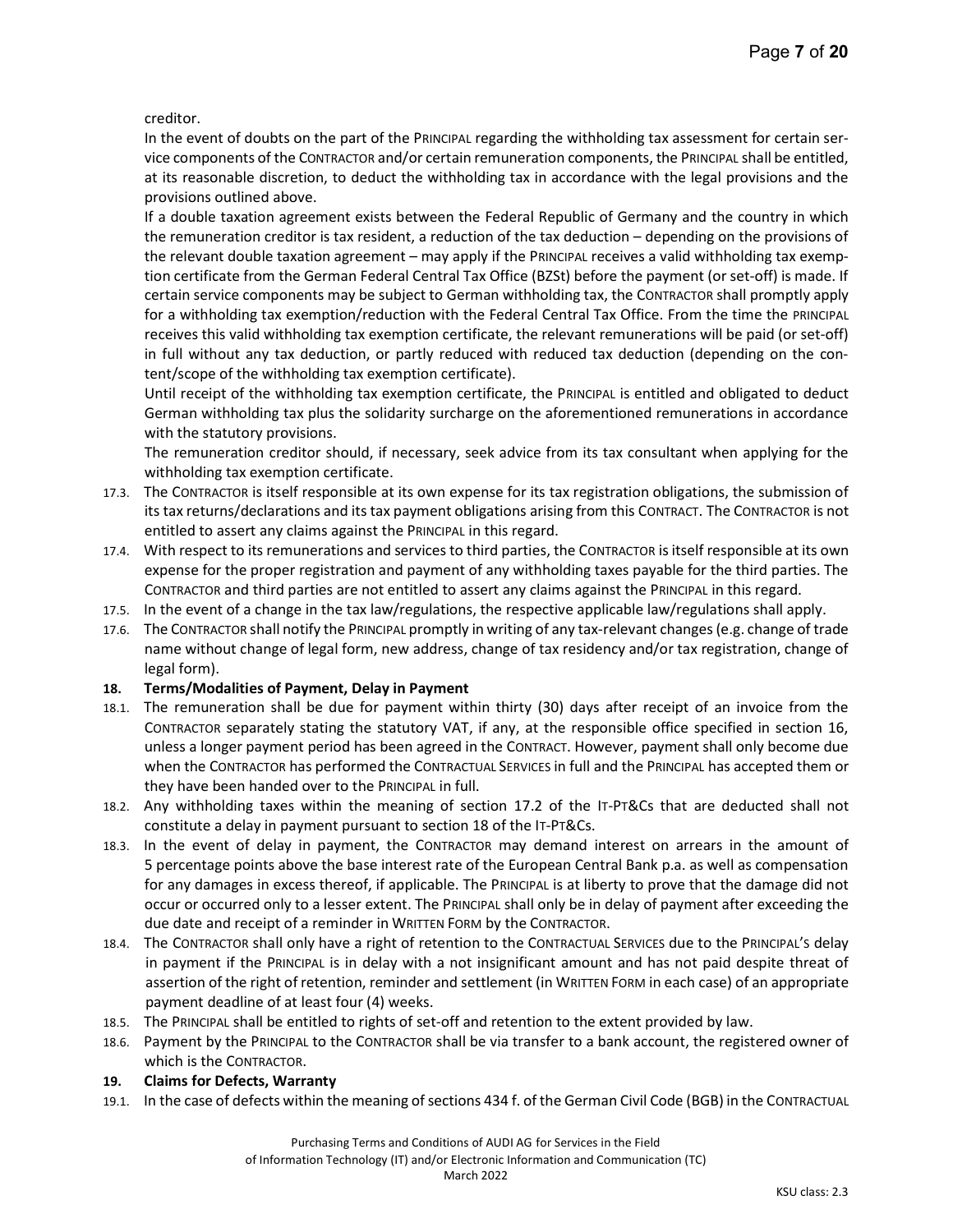SERVICES, the PRINCIPAL may set a reasonable deadline for substitute performance by the CONTRACTOR, within which it shall, at the PRINCIPAL's discretion, either remedy the defect or render new CONTRACTUAL SERVICES. All costs arising in connection with the substitute performance shall be borne by the CONTRACTOR. If the CONTRAC-TOR fails to comply with the request for substitute performance or does not do so within the set deadline or if the substitute performance fails a second time, the PRINCIPAL is entitled to:

- Remedy the defect itself or have it remedied by a third party and request payment of the related expenses by the CONTRACTOR or
- Reduce the agreed remuneration reasonably or
- Withdraw from the CONTRACT and request that any remuneration already paid be returned and
- Request compensation for loss or damage incurred by the PRINCIPAL owing to the defect as well as reimbursement of expenses incurred by the PRINCIPAL in reliance on receiving defect-free CONTRACTUAL SERVICES.
- 19.2. In the event of partial withdrawal or termination, the CONTRACTOR shall receive remuneration only for the CONTRACTUAL SERVICES accepted as free of defects and not affected by the partial withdrawal or termination, provided that these are economically useful for the PRINCIPAL. The right to claim damages or reimbursement of expenses shall be reserved.

#### 20. Infringements of Intellectual Property Rights

- 20.1. In the event of INFRINGEMENTS OF INTELLECTUAL PROPERTY RIGHTS, the CONTRACTOR shall make every reasonable effort within the context of substitute performance to ensure compliance with the CONTRACT, in particular through the acquisition of rights. If this does not succeed, the CONTRACTOR shall provide the PRINCIPAL with CONTRACTUAL SERVICES that are of equal value to the PRINCIPAL but do not infringe third party rights (workaround solution). The workaround solution shall only be deemed of equal value if it does not restrict or only insignificantly restricts the agreed or intended usability of the CONTRACTUAL SERVICES for the PRINCIPAL. The CONTRACTOR shall bear the costs of the workaround solution and any required modification of the environment of the CONTRACTUAL SERVICES, unless the CONTRACTOR is not responsible for the violation of third party rights.
- 20.2. If the CONTRACTOR becomes aware of circumstances which could result in an INFRINGEMENT OF INTELLECTUAL PROPERTY RIGHTS, the CONTRACTOR shall inform the PRINCIPAL immediately and comprehensively in TEXT FORM about this and about any further progress in the matter. This applies especially in the case of existing or threatened judicial or extrajudicial disputes, even if the CONTRACTOR is not involved in such disputes.
- 20.3. In the case of TC SERVICES or if CONTRACTUAL SERVICES are contractually or properly installed or integrated in production systems, the CONTRACTOR shall conduct a research for patents, patent applications and utility models and designs, which could oppose the agreed or intended usage of the CONTRACTUAL SERVICES. The CONTRAC-TOR shall document the research and provide the PRINCIPAL with the documentation upon request in TEXT FORM.
- 20.4. The CONTRACTOR shall indemnify the PRINCIPAL against all third party claims and any related expenses without limitation as a result of INFRINGEMENTS OF INTELLECTUAL PROPERTY RIGHTS, unless the CONTRACTOR is not responsible for such infringements, for example because the INFRINGEMENT OF INTELLECTUAL PROPERTY RIGHTS is based exclusively on usage of the CONTRACTUAL SERVICES by the PRINCIPAL that is prohibited by the respective agreed terms of use (e.g. unauthorized integration of software containing third party software).
- 20.5. In the event that claims are asserted against the PRINCIPAL due to INFRINGEMENTS OF INTELLECTUAL PROPERTY RIGHTS, the CONTRACTOR is obliged to independently conduct the legal defense for the PRINCIPAL at its own expense. To the extent necessary and at the CONTRACTOR's expense, the PRINCIPAL shall assist the CONTRACTOR to a reasonable extent in its defense against third party claims. The PRINCIPAL is entitled to undertake the legal defense itself, but shall do so in consultation with the CONTRACTOR. In this case too, the CONTRACTOR shall be obliged to bear the necessary costs.

# 21. Author's Further Participation

The CONTRACTOR shall indemnify the PRINCIPAL from all claims asserted against the PRINCIPAL by authors involved in the creation of the DELIVERABLES within the period of limitation for defects in accordance with section 24.1.

## 22. Rights to Information, Presentation and Inspection

The CONTRACTOR is entitled to rights to information, presentation and inspection solely as provided in sections 101 to 101b of the German Copyright Act (UrhG) and only after making an advance payment by the PRINCIPAL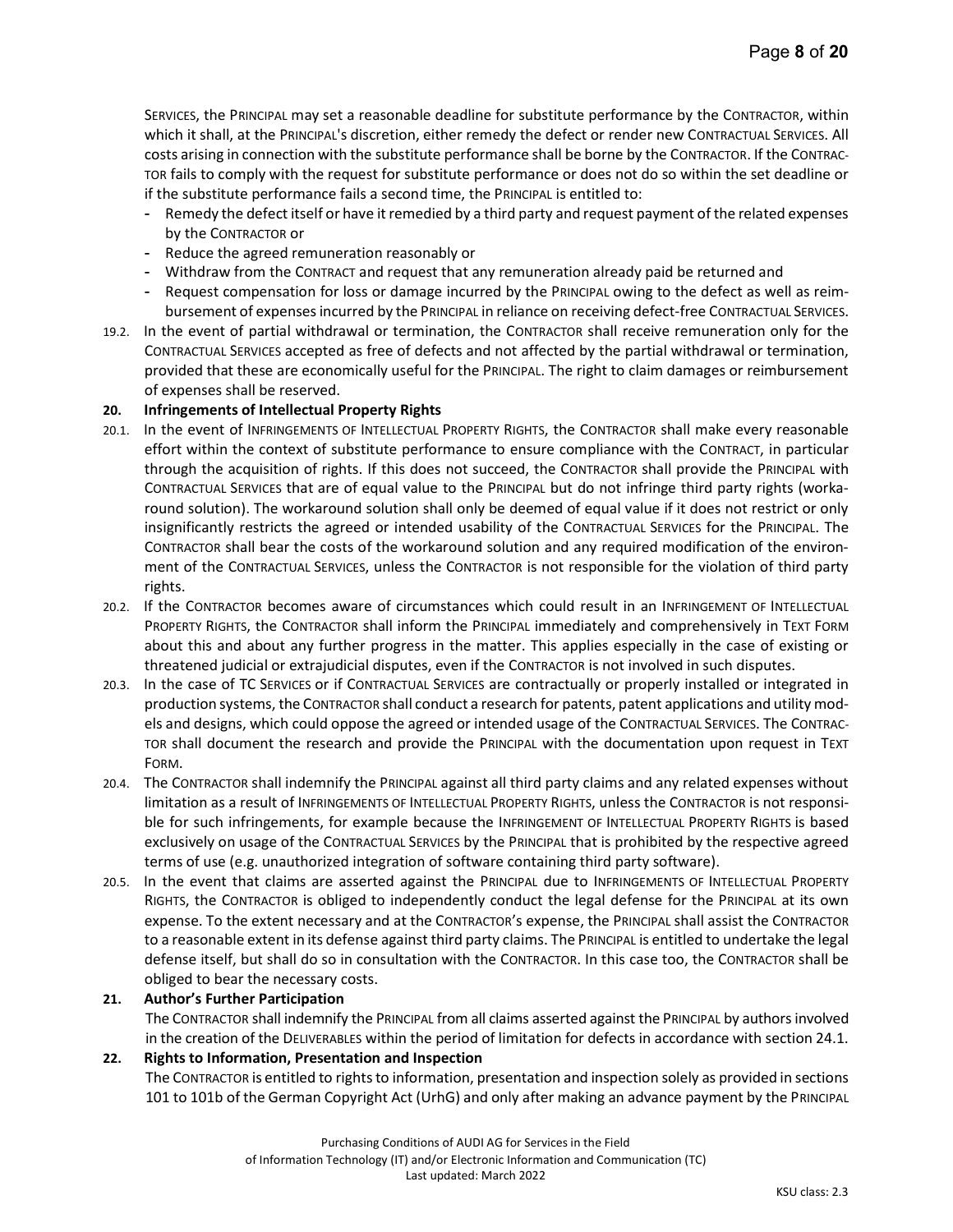in the amount of the reasonable internal and external costs expected to incur and after posting security by the PRINCIPAL in a reasonable amount to cover the risk and potential damages as a result of the measure by depositing money or providing a directly enforceable bank guarantee. Costs within the meaning of this section are in particular expenses for verifying the legality of the requested measure, expenses for the proportionate, in particular data protection and confidentiality compliant planning and design of the requested measure as well as expenses for the implementation of the requested measure including the disadvantages arising from a restriction and/or withdrawal of use due to the requested measure; such costs are reimbursable in accordance with section 101a (5) UrhG. The amount of the advance cost, the amount of a security as well as the location where the information, presentation and inspection shall be performed, is determined by the PRINCIPAL at reasonable discretion. The agreed determination shall be in the form of a declaration to the CONTRACTOR and shall only be binding for the PRINCIPAL if equitable. If equity is not established, then the determination shall be made by a court judgment; the same shall apply if the determination is unreasonably delayed.

## 23. Liability

The PRINCIPAL may demand compensation from the CONTRACTOR for all damages caused by the CONTRACTOR and/or its organs, employees and other personnel, representatives, agents and other third parties engaged by the CONTRACTOR, provided that such damage is due to the breach of a guarantee or a warranty or a breach of duty by the CONTRACTOR (including but not limited to damage and consequential damage caused by a defect, financial loss and consequential financial loss and expenditure incurred in vain). If the damages are based on a breach of duty, the CONTRACTOR shall not be liable if it can prove that it is not responsible for such breach of duty. In addition, the PRINCIPAL shall be entitled to the statutory claims for damages.

## 24. Limitation Period

- 24.1. The limitation period for any claims arising from defects (warranty period) shall be two (2) years in the case of material defects and three (3) years in the case of defects of title; if the statutory limitation period for claims arising from defects is longer, the longer limitation period shall apply instead. For CONTRACTUAL SERVICES subject to acceptance, the limitation period shall commence upon acceptance; for CONTRACTUAL SERVICES subject to handover, it shall commence upon confirmation of handover by the PRINCIPAL; in all other cases, it shall commence in accordance with statutory provisions. This shall also apply to software components delivered to the PRINCIPAL as part of MAINTENANCE AND SUPPORT SERVICES.
- 24.2. For liability and other claims, the statutory limitation periods apply.

## 25. Data Protection

- 25.1. To the extent that the CONTRACTOR processes personal data in the provision of the CONTRACTUAL SERVICES, it shall comply with the applicable data protection regulations. The CONTRACTOR shall process personal data exclusively for the provision of the CONTRACTUAL SERVICES and shall ensure that its employees only have access to the personal data to the extent necessary for this purpose.
- 25.2. Where PROCESSING of personal data is carried out by the CONTRACTOR on behalf of the PRINCIPAL, a data processing agreement (Data Processing Agreement) must be concluded – before PROCESSING of personal data commences – based on a model agreement to be provided by the PRINCIPAL. In the case of joint responsibility between the contractual parties, the CONTRACTOR undertakes to conclude an agreement with the PRINCIPAL based on a model agreement to be provided by the PRINCIPAL (Joint Controllership Agreement). If personal data is transferred to a third country (outside the EU/EEA) when the CONTRACTOR provides the CONTRACTUAL SERVICES, an adequate level of data protection must be ensured (if necessary by concluding standard contractual clauses for third-country transfers).
- 25.3. CONTRACTUAL SERVICES must comply with the applicable data protection requirements. In particular, they must be designed, manufactured and configured in accordance with the principles of Privacy by Design (data protection by technology) and Privacy by Default (data protection-friendly default settings). The CONTRACTOR shall ensure and guarantee to the PRINCIPAL that the data protection principles of Article 5 (1) of the General Data Protection Regulation (GDPR) and the data protection requirements of Article 25 GDPR are or can be observed during the development, use, installation and/or resale of any developments.
- 25.4. Existing standards, methods and best practices are duly taken into account. In particular, data protection requirements specified in the "Controls" document are applied to developments. This document is available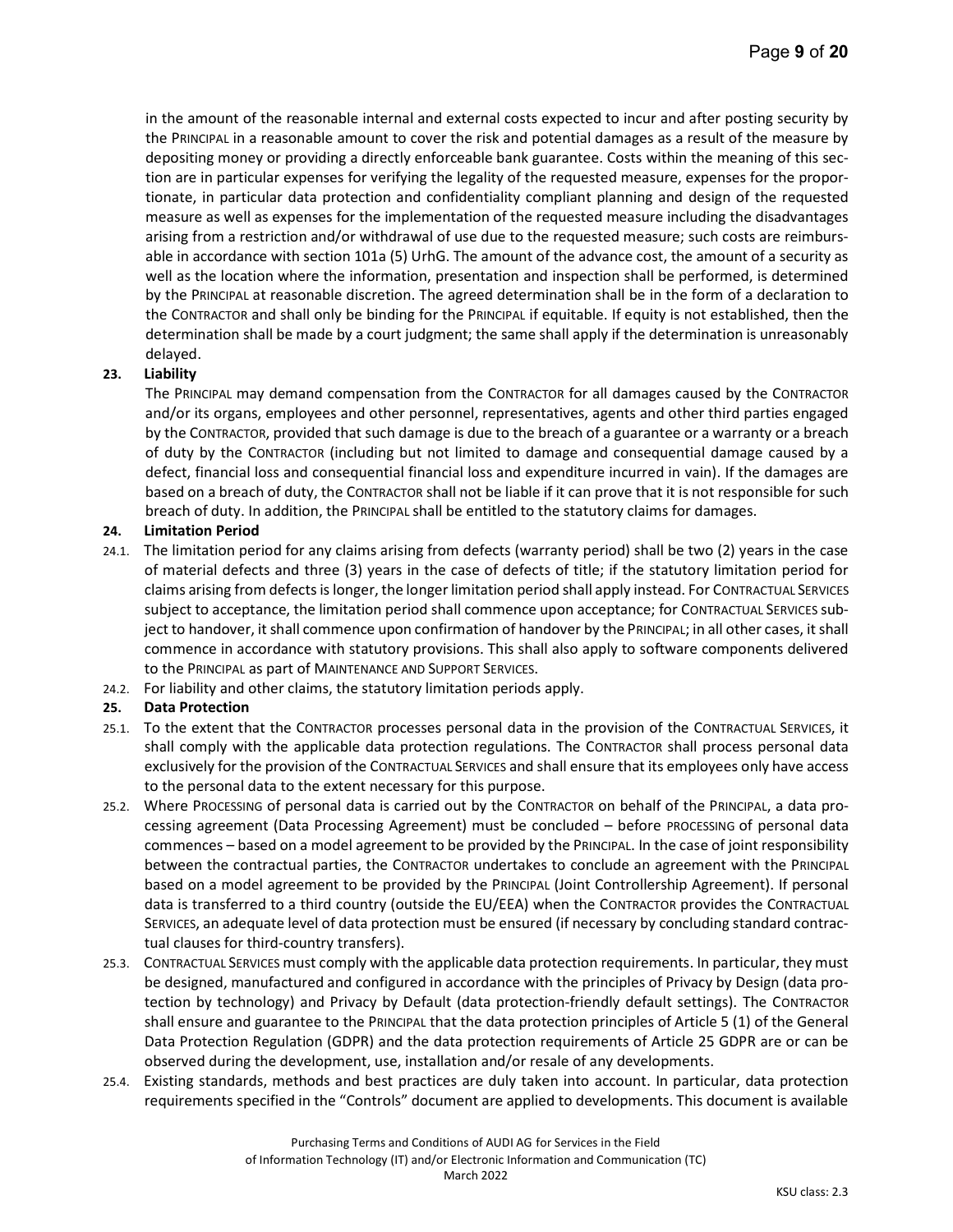on the Internet at www.vwgroupsupply.com and can be made available to the CONTRACTOR by the PRINCIPAL upon request. The CONTRACTOR shall document the implementation of these requirements and, if required, make this documentation available to the PRINCIPAL for the purpose of verification (accountability Art. 5 (2) GDPR).

25.5. The CONTRACTOR must provide the PRINCIPAL with sufficient information and, if necessary, configuration options to enable all parties involved in the development to meet their respective data protection obligations (such as accountability, deletion and information obligations) vis-à-vis business partners, authorities and data subjects and to fulfill the data protection claims of the data subjects.

#### 26. Information Security

- 26.1. CONTRACTUAL SERVICES must provide an information security level consistent with the state of the art as a minimum. The CONTRACTOR shall regularly perform SECURITY TEST MEASURES before and – in the case of CONTINUING OBLIGATIONS – during the provision of CONTRACTUAL SERVICES and shall document the results. If the CONTRACTOR becomes aware of risks to information security, it shall inform the PRINCIPAL thereof in TEXT FORM without undue delay and – in close consultation with the PRINCIPAL and at its own expense – promptly initiate effective countermeasures, which do not restrict the provision of the CONTRACTUAL SERVICES.
- 26.2. The CONTRACTOR shall consult with the PRINCIPAL before publicly disclosing IT security vulnerabilities, which could affect products and/or services of the PRINCIPAL.
- 26.3. All precautions and measures in accordance with the current state-of-the-art shall be observed when backing up PRINCIPAL DATA in order to ensure that the data can be archived and restored at all times in compliance with legal requirements and without any risk of loss.

#### 27. Confidentiality

The CONTRACTOR agrees to maintain strict confidentiality regarding the business relationship with the PRINCI-PAL as well as all information exchanged in the context of this business relationship. The CONTRACTOR is not entitled to extract any information from, for example and without limitation, the PRINCIPAL's prototypes, models, patterns, vehicles, or components or from its other products or property by surveying, analyzing, deconstructing, or testing (i.e. reverse engineering). The confidentiality obligation continues to apply for a period of five (5) years after the end or completion of the performance of the respective CONTRACT. Otherwise, the provisions of a separate confidentiality obligation or agreement shall apply.

#### 28. Subcontractors

- 28.1. The transfer of the provision of CONTRACTUAL SERVICES to third parties by the CONTRACTOR requires prior consent by the PRINCIPAL in WRITTEN FORM, which may not be unreasonably withheld. The CONTRACTOR is permitted to involve third parties in the provision of SUPPORT SERVICES if this has been communicated to the PRINCIPAL in advance or if this has been agreed accordingly. The CONTRACTOR must pass on the obligations imposed on it to the engaged third parties in WRITTEN FORM and shall provide proof thereof to the PRINCIPAL on request. The CONTRACTOR is not permitted to transfer the provision of CONTRACTUAL SERVICES to independently employed individuals (freelancers). In any event, the CONTRACTOR shall observe the relevant laws and regulations when using subcontractors, in particular labor and social laws. The CONTRACTOR indemnifies the PRINCIPAL against all claims asserted against it by third parties as a result of the CONTRACTOR failing to comply with these requirements, unless the CONTRACTOR is not responsible for this. Third parties within the meaning of this section especially also include companies affiliated with the CONTRACTOR within the meaning of section 15 et seq. of the German Stock Corporation Act. The CONTRACTOR shall be liable for the actions and omissions of subcontractors as it would be for its own actions or omissions.
- 28.2. The commissioning of third parties shall be carried out in the CONTRACTOR's own name and for the CONTRAC-TOR's own account. Any remuneration paid by the CONTRACTOR to third parties for services rendered by third parties shall be fully covered by the agreed remuneration paid by the PRINCIPAL to the CONTRACTOR unless the CONTRACT contains an explicit provision to the contrary. The PRINCIPAL has no obligations toward third parties who have been commissioned by the CONTRACTOR in its own name.

#### 29. Referencing, Advertising

The CONTRACTOR may only refer to the business relationship with the PRINCIPAL in advertising or other documents with the PRINCIPAL's prior consent in WRITTEN FORM. This consent may be revoked by the PRINCIPAL at any time without stating reasons. The same shall apply to the use of trademarks, trade names, and other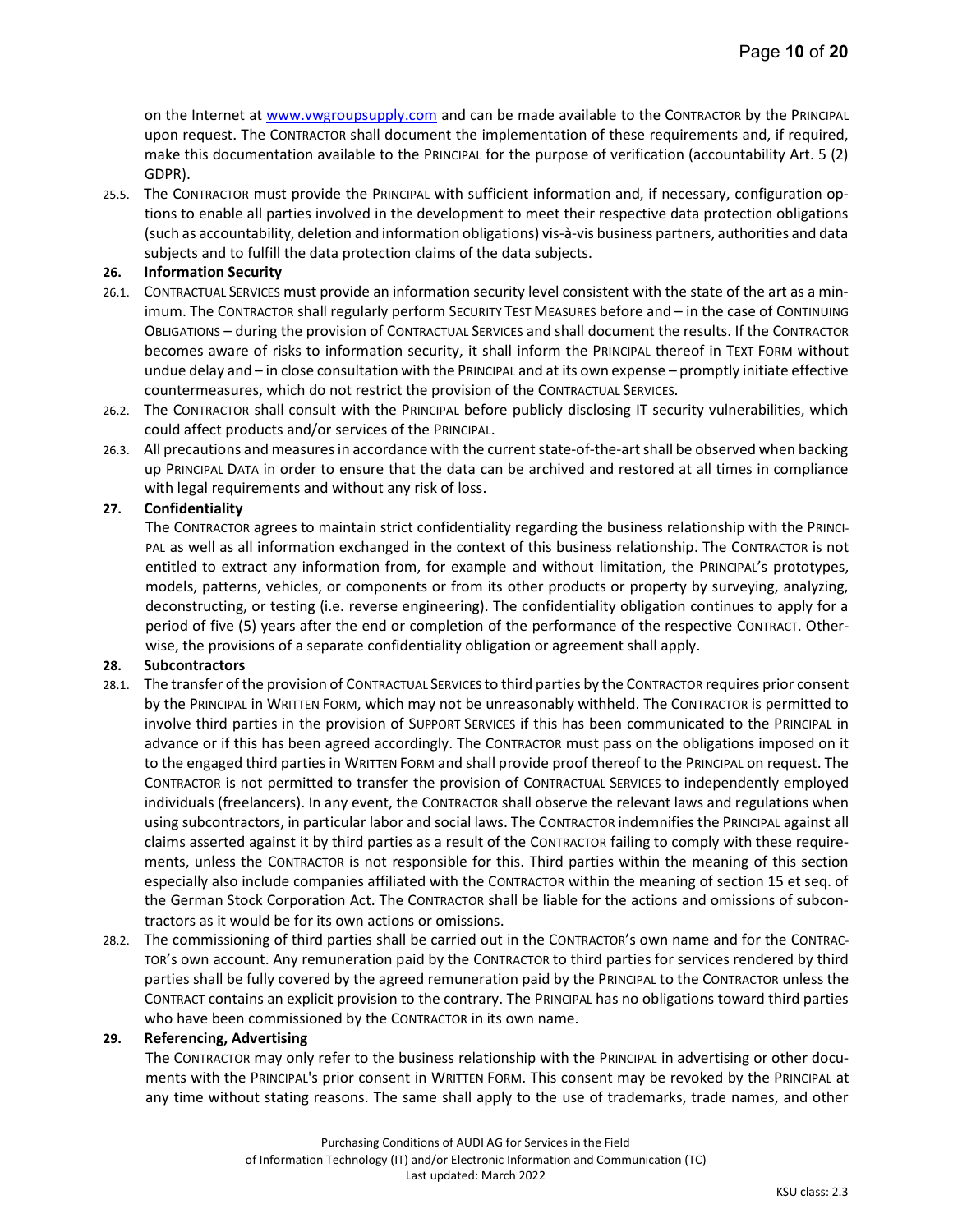brands of the PRINCIPAL.

## 30. Liability Insurance

The CONTRACTOR undertakes to conclude and maintain liability insurance in an amount appropriate to the risks posed by the respective contractual object and to provide the PRINCIPAL with proof of this on request without undue delay.

## 31. Audits

The CONTRACTOR shall grant the PRINCIPAL the right, subject to prior announcement, to inspect and review all data relating to all business transactions between the PRINCIPAL and CONTRACTOR at the CONTRACTOR's premises as well as to audit information security measures; the PRINCIPAL or third parties engaged by it may enter the CONTRACTOR's premises for this purpose during normal business hours. The cost of such audits shall be borne by the CONTRACTOR if violations of the CONTRACT are discovered, unless such violations are not due to fault on the CONTRACTOR's part.

## 32. Change of Control

If the direct or indirect controlling influence over the CONTRACTOR should change during the term of a CON-TRACT, the CONTRACTOR shall notify the PRINCIPAL of this change without undue delay and unprompted in TEXT FORM. If the change is likely to significantly impact the legitimate interests of the PRINCIPAL adversely, the PRINCIPAL is entitled to terminate the CONTRACT for good cause.

## 33. Termination

- 33.1. The PRINCIPAL is entitled to exercise full legal rights to proper termination.
- 33.2. Either party may terminate the CONTRACT for good cause. Material grounds for termination shall exist, in particular, if the CONTRACTOR repeatedly fails to provide the CONTRACTUAL SERVICES at the agreed time, in the agreed scope or in the agreed quality and, despite receiving a warning in TEXT FORM with a reasonable deadline, fails to comply with the contractual conditions.
- 33.3. Any notice of termination must be in WRITTEN FORM.

## 34. Migration Support

- 34.1. As soon as the CONTRACTOR has provided CONTRACTUAL SERVICES (especially CLOUD SERVICES) for a continuous period of at least six (6) months, the CONTRACTOR shall support the PRINCIPAL to the appropriate extent at any time at the PRINCIPAL's request and subject to separate remuneration at usual market rates, to migrate to a different technical solution or to a different provider, while ensuring uninterrupted availability of the affected services and/or systems (migration support). That does not apply if the performance of migration SUPPORT SERVICES is not reasonable for the CONTRACTOR due to the specific circumstances under which the CONTRACT is terminated.
- 34.2. Within the scope of migration support the CONTRACTOR shall continue to provide CONTRACTUAL SERVICES affected by the termination at the PRINCIPAL's request and under the previous conditions. If the CONTRACTOR can prove to have higher expenses in providing the CONTRACTUAL SERVICES, the CONTRACTOR may demand an appropriate adjustment of the remuneration.
- 34.3. Within the scope of migration support, the CONTRACTOR shall offer the PRINCIPAL upon its request and against separate remuneration at usual market rates further migration services, in particular prepare or assist in the preparation of a migration concept with detailed planning of the individual migration steps and offer the PRINCIPAL hardware and software belonging to the infrastructure as well as other objects and rights necessary for the operation of the CONTRACTUAL SERVICES.

## 35. Deletion and Handover of Data

After termination of the CONTRACTUAL SERVICES or at the request of the PRINCIPAL, all PRINCIPAL DATA, especially the PRINCIPAL DATA stored in CLOUD SERVICES, shall be handed over to the PRINCIPAL or to a third party nominated by the PRINCIPAL in the agreed format, or if not agreed, in a common electronic format, insofar as this is permissible under the applicable law or the PRINCIPAL shall be provided with access to the PRINCIPAL DATA in such a way that the PRINCIPAL is able to fully adopt the PRINCIPAL DATA. After termination of the CONTRACTUAL SERVICES, the CONTRACTOR must delete the PRINCIPAL DATA. The deletion may only be executed with prior explicit written consent of the PRINCIPAL or after complete handover of the PRINCIPAL DATA and acceptance in accordance with section 11. The CONTRACTOR shall have no right of retention with respect to PRINCIPAL DATA.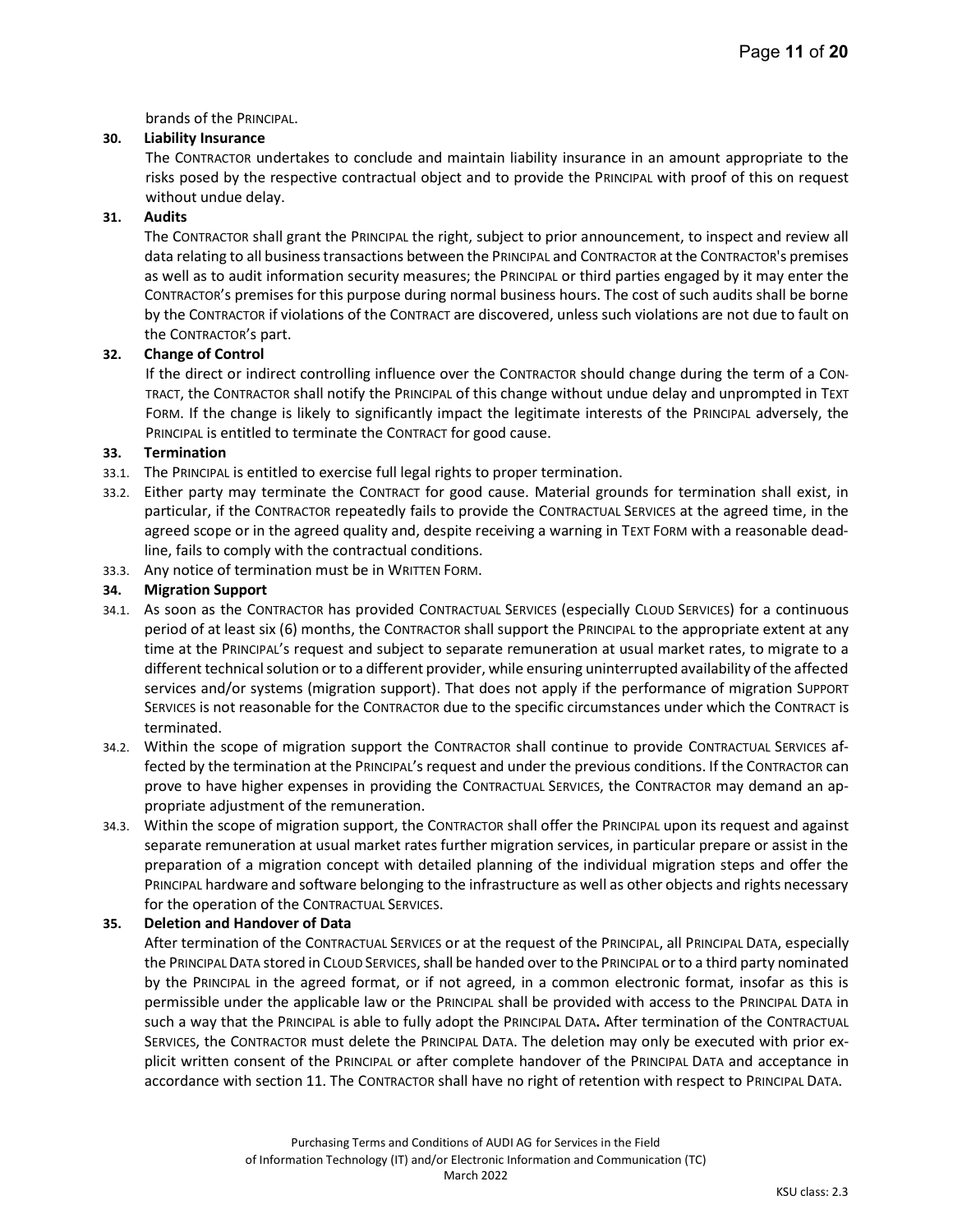## 36. Feedback

The PRINCIPAL may voluntarily provide FEEDBACK to the CONTRACTOR. With respect to this FEEDBACK, the CON-TRACTOR receives free of charge a non-exclusive, perpetual, and world-wide right to use the FEEDBACK for purposes of improving the CONTRACTUAL SERVICES or its own products. In the event the FEEDBACK contains elements that are patentable or otherwise protectable under intellectual property law, the CONTRACTOR shall receive no rights to these. The CONTRACTOR is not permitted to reveal the source of the FEEDBACK. This section 36 shall be without prejudice to sections 27 and 29. All rights and claims by reason of defects as to quality or as to title regarding the FEEDBACK are excluded unless the PRINCIPAL has acted fraudulently. The PRINCIPAL gives no warranty or guarantee with regard to the FEEDBACK and is liable only for its intentional misconduct or gross negligence.

## 37. Export Control and Import

- 37.1. The CONTRACTOR warrants that the supply of goods, software, technology/technical data or services (collectively "items") provided to the PRINCIPAL does not violate any applicable export control and sanctions regulations and that all required export licenses from the competent authorities have been obtained by it.
- 37.2. Further, the CONTRACTOR warrants that the items transferred, conveyed and/or provided to the PRINCIPAL are not specifically designed or modified for a (para-)military purpose. Before concluding an agreement on any items with the PRINCIPAL, the CONTRACTOR shall inform the PRINCIPAL about the EU export control classification number (Annex I to regulation (EU) 2021/821 - as amended) and/or any other applicable national export control classification number. If items are subject to US (re-)export controls (e.g. due to US origin or export controlled US content exceeding applicable "de-minimis" thresholds), the CONTRACTOR shall inform the PRIN-CIPAL about the applicable US export control classification number (ECCN or EAR99) and in case of encryption products also whether the products are eligible for the License Exception (US authorization exception) "ENC unrestricted" or "ENC restricted".
- 37.3. The CONTRACTOR shall inform the PRINCIPAL about any changes regarding the export control classification of the items provided to the PRINCIPAL without any undue delay. All of this information must be provided by the CONTRACTOR unrequested and free of charge to the following email address: exportkontrolle@audi.de. If the PRINCIPAL has provided a questionnaire on export control classification to the CONTRACTOR, the answers of the CONTRACTOR must be included in this questionnaire. The CONTRACTOR warrants that the information on export control classification provided to the PRINCIPAL is correct, any required determination and clarification with the competent export control authorities have been conducted and applicable reporting and/or notification obligations to competent export control authorities have been met.
- 37.4. The CONTRACTOR warrants that the supply of goods, software, technology/technical data or services provided to the PRINCIPAL is always under the incoterm DDP. The provision of software from non-EU countries shall always be carried out electronically, insofar as this is technically possible and for reasons of confidentiality. This also applies to the provision of software updates.

## 38. Prohibition on Assignment

- 38.1. The CONTRACTOR may only assign its contractual rights and obligations with the PRINCIPAL's prior consent in WRITTEN FORM.
- 38.2. A CONTRACTOR residing outside of Germany shall not assign its claims against the PRINCIPAL or have them collected by third parties.
- 38.3. A CONTRACTOR residing in Germany shall not assign its claims against the PRINCIPAL to a third party residing outside of Germany or have them collected by a third party residing outside of Germany. In all other respects, CONTRACTOR may not assign its claims against the PRINCIPAL nor have these collected by a third party without the PRINCIPAL's prior consent in WRITTEN FORM, which however shall not be unreasonably withheld. Assignment by the CONTRACTOR of its claims against the PRINCIPAL without the PRINCIPAL's consent is nonetheless effective; however, the PRINCIPAL may, at its own discretion, make payment to the CONTRACTOR or to the third party with discharging effect.

## 39. Compliance and Sustainability

39.1. The CONTRACTOR shall take all necessary and appropriate measures to combat corruption and avoid any other violation of the law, in particular violations of the provisions against antitrust law, competition law, environmental protection law, customs and foreign trade law and of employees' rights. The CONTRACTOR shall take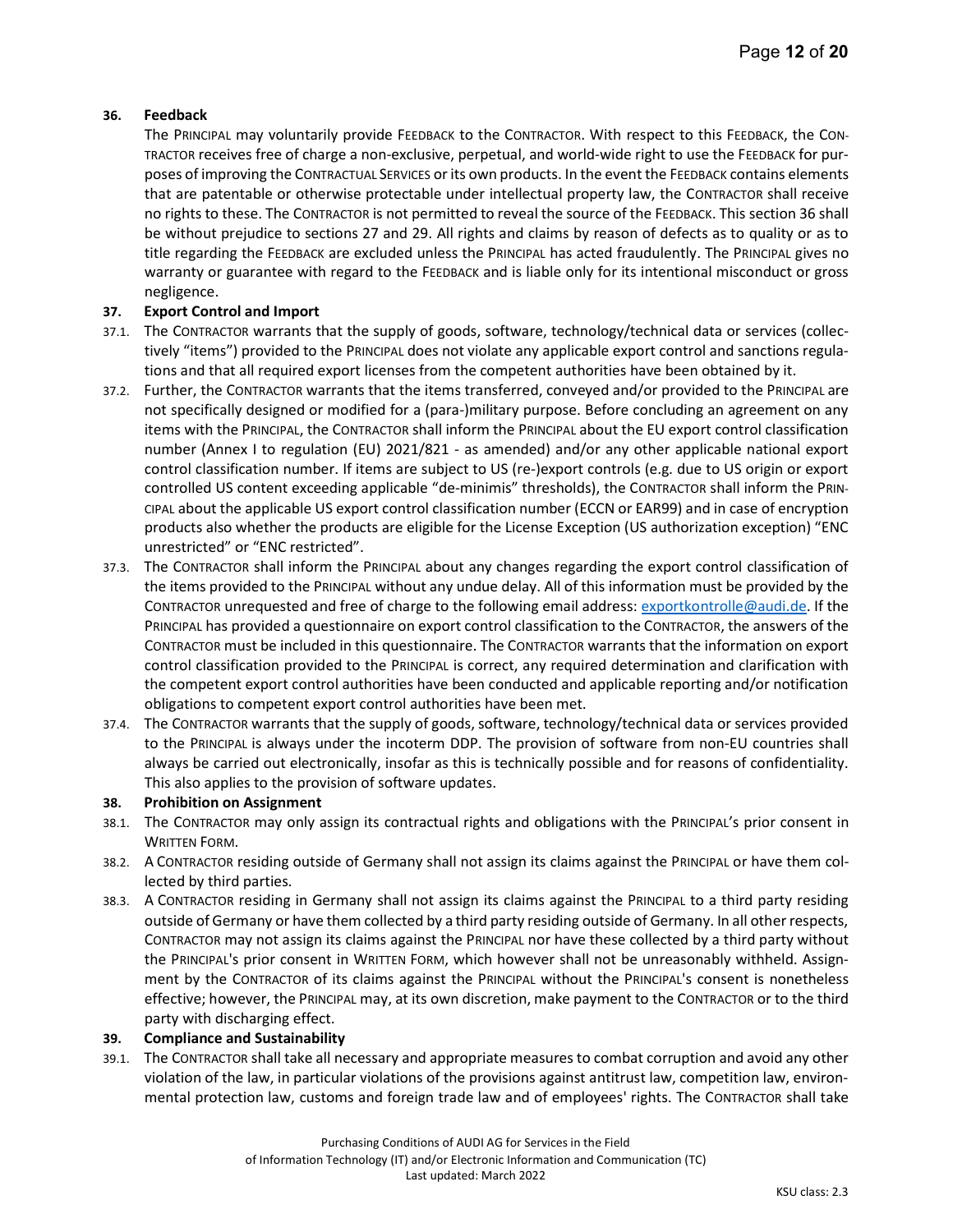the appropriate organizational (including, but not limited to, appropriate legal or contractual) measures to prevent its legal representatives, employees, sub-contractors, consultants or other third parties acting on its behalf from becoming liable to prosecution for committing or failing to act in light of, for example, bribery, corruptibility, granting of undue benefits, acceptance of undue benefits, money laundering, fraud or embezzlement.

- 39.2. In the event of an infringement of these obligations relating to the performance of this CONTRACT, or if sufficient reason exists to suspect such an infringement in relation to this CONTRACT, the CONTRACTOR must inform the PRINCIPAL without undue delay and inform the PRINCIPAL which measures it is taking to remedy such infringement and prevent future violations. If the CONTRACTOR fails to inform the PRINCIPAL without undue delay or to take appropriate remedial measures within 60 days of learning of the situation, the PRINCIPAL shall be entitled to immediately end the entire business relationship by extraordinary termination, if it is unreasonable for the PRINCIPAL to continue with the CONTRACT or the business relationship due to the severity of the breach. It shall be incumbent on the PRINCIPAL to forego such consequences and instead to take alternative measures if the CONTRACTOR credibly assures and can prove that it has immediately initiated countermeasures to prevent future violations of the same nature.
- 39.3. The CONTRACTOR shall indemnify, defend, and hold the PRINCIPAL, its directors, officers, agents and employees harmless from any and all claims, causes of action, losses, damages, liabilities, costs and expenses, including attorneys' fees, to the extent arising from any breach of the obligations under this section; provided, however, that the CONTRACTOR shall not be obligated to indemnify, defend, or hold harmless the PRINCIPAL to the extent arising from negligent or intentionally wrongful acts of the PRINCIPAL or anyone for whom the PRINCIPAL is responsible.
- 39.4. If the PRINCIPAL or a public authority requires access to the production process and/or the service provision process and the CONTRACTOR's documents and processes related to an order in order to verify compliance with specific requirements, or on the basis of justified suspicions of a breach of the obligations under this clause, the CONTRACTOR shall allow such an evaluation and/or audit, taking into account data protection concerns and the protection of trade and business secrets, in its division and provide all reasonable support.
- 39.5. The "Requirements of the Volkswagen Group Regarding Sustainability in its Relationships with Business Partners (Code of Conduct for Business Partners)" will become part of the CONTRACT, in the latest valid version at the time of conclusion of the CONTRACT. The business partner undertakes to comply with it. If the "Requirements of the Volkswagen Group Regarding Sustainability in its Relationships with Business Partners (Code of Conduct for Business Partners)" are not attached to the inquiry or order, they can be obtained from www.vwgroupsupply.com.

## 40. Support in Evidence Proceedings

The CONTRACTOR shall support the PRINCIPAL to an appropriate extent by securing, compiling and surrendering information and data, insofar as this is necessary within the scope of formal evidence proceedings and is not contrary to compelling reasons of data or information protection.

## 41. Place of Jurisdiction

The place of jurisdiction shall be the competent court for the PRINCIPAL. In addition, the PRINCIPAL has the right to bring action to any other competent court.

## 42. Applicable Law

The laws of the Federal Republic of Germany shall apply. The applicability of the provisions of UN sales law (United Nations Convention on CONTRACTs for the International Sale of Goods of April 11, 1980) shall be excluded.

## 43. Binding Text Version

These IT-PT&CS are available in the original German version and English language version, whereby the German original version shall prevail in case of contradictions.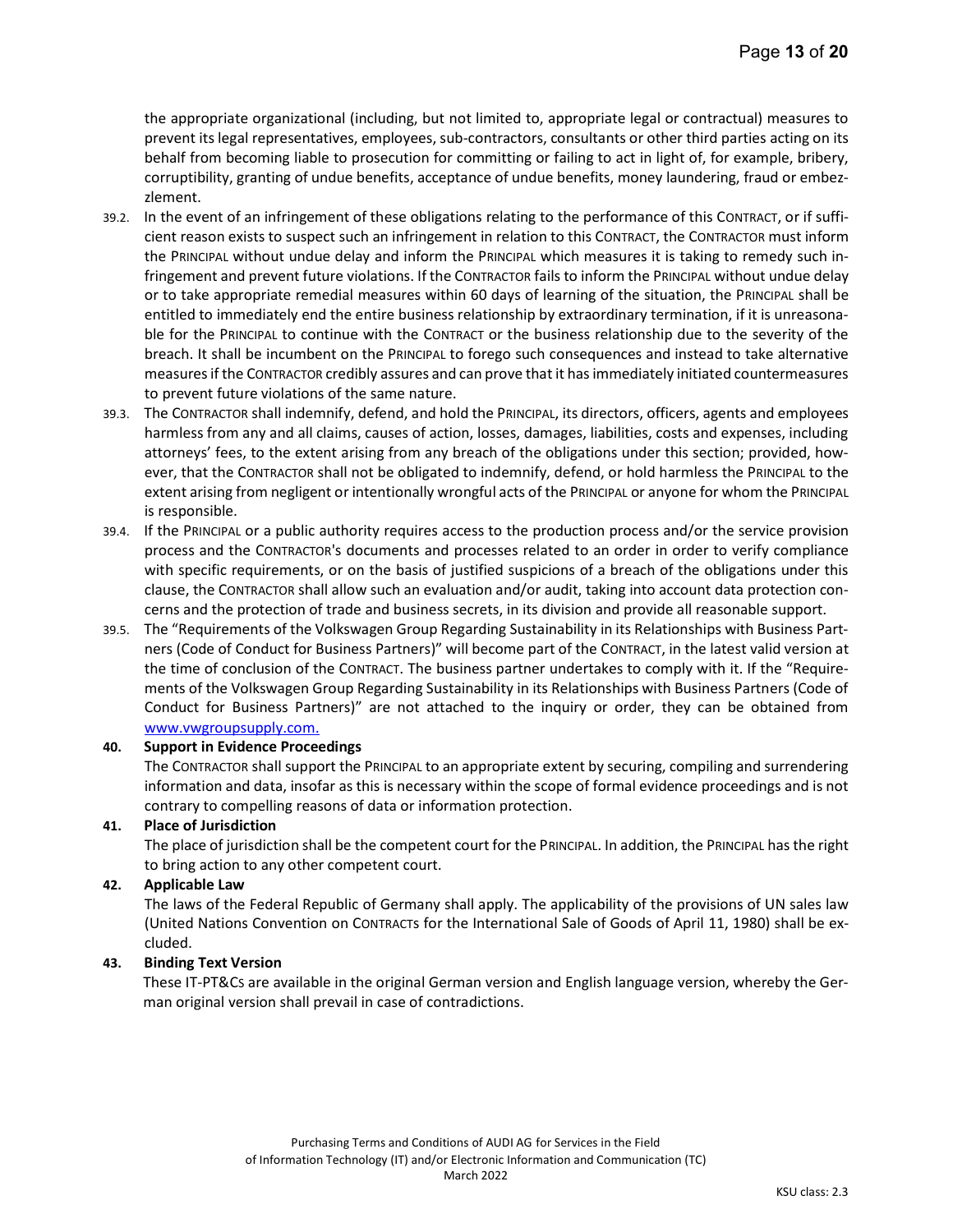## II. Special Part

The regulations set out below apply to specific CONTRACTUAL SERVICES. Insofar as no special provision is defined in the Special Part the provisions of the General Part shall also apply to these CONTRACTUAL SERVICES.

#### Provision of STANDARD SOFTWARE

The following applies with respect to the provision of STANDARD SOFTWARE:

#### 44. Contractual Services

- 44.1. The CONTRACTOR provides STANDARD SOFTWARE together with associated documentation to the PRINCIPAL.
- 44.2. The documentation is made available to the PRINCIPAL in German (for German-speaking work locations) or in English in printed or digital printable form. The provision of the documentation is a main contractual obligation. The documentation must be sufficient to enable an average user to use the software without the CON-TRACTOR's support. Supplied operating manuals shall enable an IT specialist to perform the installation, operation and maintenance of the software.
- 44.3. The CONTRACTOR shall, upon request, offer the PRINCIPAL MAINTENANCE AND SUPPORT SERVICES at usual market rates.

#### 45. License/Rights of Use

- 45.1. The CONTRACTOR grants the PRINCIPAL non-exclusive (simple), irrevocable rights of use to the STANDARD SOFT-WARE, for its intended use, unlimited in territory or type of use; such rights may be transferred and (also in different levels) sub-licensed within the VOLKSWAGEN GROUP. Unless time-limited transfer of the STANDARD SOFTWARE has been expressly agreed, the rights of use are granted for an unlimited time. The granting of rights of use does not entail a transfer of ownership.
- 45.2. Restrictions as regards the contents of the PRINCIPAL's rights of use to the STANDARD SOFTWARE, especially in relation to the number of installations or the (named or concurrently accessing) users shall only apply to the direct use of the STANDARD SOFTWARE, but not to the indirect use of the STANDARD SOFTWARE by users who access other systems and/or programs used by the PRINCIPAL, which interoperate with the software.

#### Provision of INDIVIDUAL SOFTWARE

The following applies with respect to the transfer of INDIVIDUAL SOFTWARE:

#### 46. Contractual Services

- 46.1. The CONTRACTOR transfers INDIVIDUAL SOFTWARE to the PRINCIPAL in object and source code together with user documentation, programming documentation and the development tools required for PROCESSING the INDIVIDUAL SOFTWARE.
- 46.2. The CONTRACTOR shall use code scanning tools to document the quality of the INDIVIDUAL SOFTWARE and the current state-of-the-art. The detailed code scanning documentation (result reports of the scans agreed with the PRINCIPAL) is to be handed over with the respective CONTRACTUAL SERVICES.
- 46.3. The user and programming documentation shall be made available to the PRINCIPAL in German (for Germanspeaking work locations) or in English in printed or digital printable form. The delivery of the documentation and development tools is a main contractual obligation. The user documentation must be sufficient to allow the average user to use the software without the CONTRACTOR's support. Supplied operating manuals must be sufficient to enable an IT specialist to perform the installation, operation and MAINTENANCE of the software.
- 46.4. The CONTRACTOR shall, at the request of the PRINCIPAL, offer the PRINCIPAL MAINTENANCE AND SUPPORT SERVICES at usual market rates.

## 47. Ownership and License/Rights of Use

The CONTRACTOR grants the PRINCIPAL full ownership and title or – if that is not possible under the applicable law – exclusive, transferable, irrevocable, sub-licensable rights of use the INDIVIDUAL SOFTWARE, unlimited in time, territory or content in any type of use, including the right to edit, translate, decompile, otherwise modify, duplicate, distribute, broadcast and make available to the public.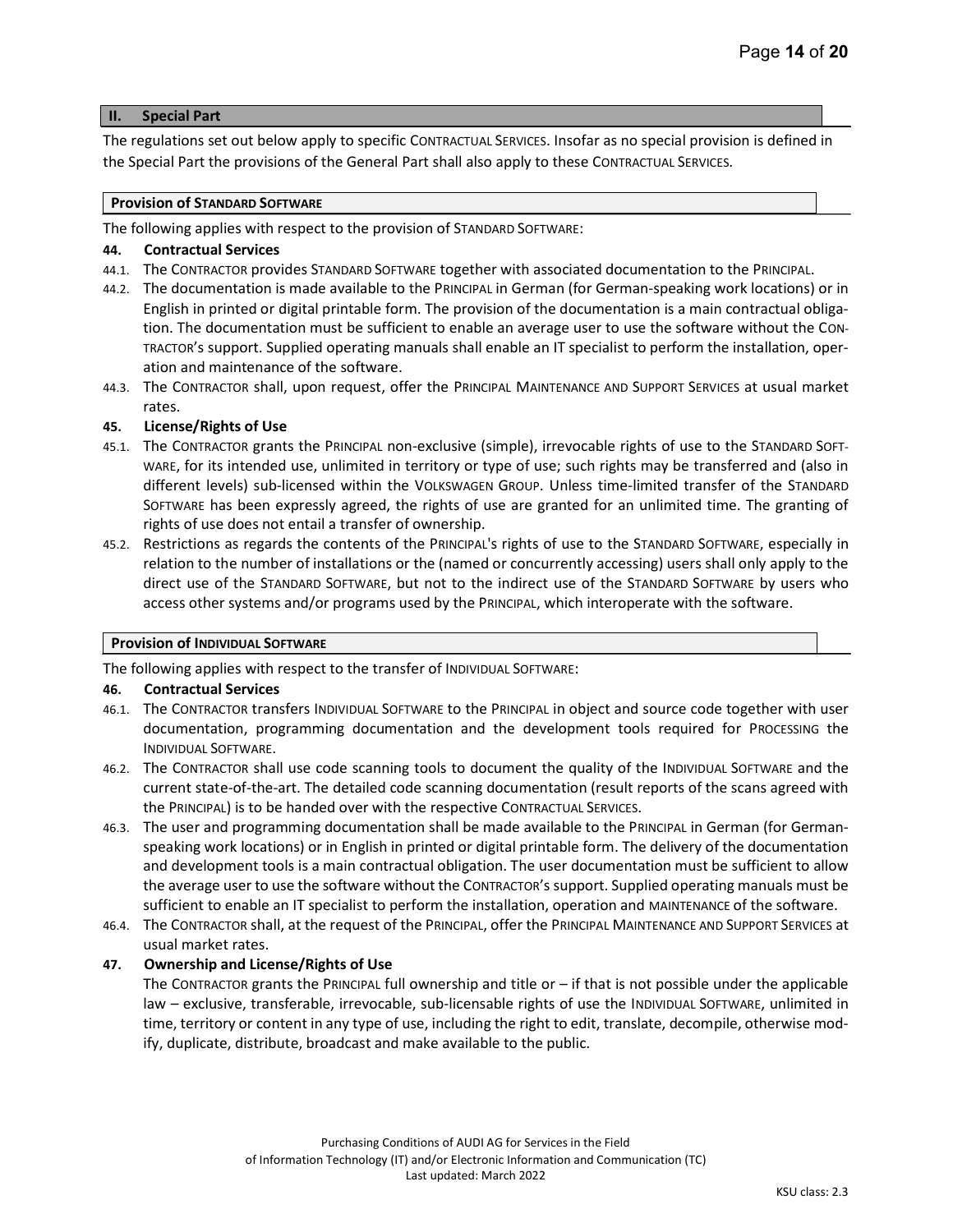#### Provision of hardware

The following applies with respect to the transfer of hardware:

#### 48. Contractual Services

- 48.1. The CONTRACTOR transfers hardware with EMBEDDED SOFTWARE and/or OPERATING SOFTWARE with associated documentation to the PRINCIPAL. Regarding EMBEDDED SOFTWARE and the OPERATING SOFTWARE, sections 44 and 45 apply accordingly; insofar as the EMBEDDED SOFTWARE and/or OPERATING SOFTWARE are INDIVIDUAL SOFTWARE, sections 46 and 47 shall apply instead. These IT-PT&CS apply exclusively to EMBEDDED SOFTWARE and OPERATING SOFTWARE; should the PRINCIPAL confirm its acceptance of license terms or terms of use of the EMBEDDED SOFT-WARE and OPERATING SOFTWARE, section 1.6 applies accordingly.
- 48.2. An apportionment of the CONTRACTUAL SERVICES in accordance with section 14.3 is mandatory. The CONTRACTOR shall indicate on the invoice whether the software in question is STANDARD or INDIVIDUAL SOFTWARE.
- 48.3. Hardware shall be CE-certified and delivered in accordance with the applicable VDE and UVV regulations.
- 48.4. Every delivery must be accompanied by a delivery note, which must contain the PRINCIPAL's order information (especially the number and date of the order, cost center).
- 48.5. The PRINCIPAL is not obliged to return any packaging to the CONTRACTOR. Upon the PRINCIPAL's request, the CONTRACTOR shall take back the packaging at own expense at the place of performance specified in section 10.1 of these IT-PT&CS.
- 48.6. The CONTRACTOR shall, upon request, offer the PRINCIPAL MAINTENANCE AND SUPPORT SERVICES at usual market rates.

#### CLOUD SERVICES

The following applies with respect to CLOUD SERVICES:

#### 49. Contractual Services

- 49.1. The CONTRACTOR shall provide the PRINCIPAL with the necessary information and tools (e.g. user name, passwords, access codes or access software) required to use the CLOUD SERVICES in good time prior to startup and on request at any time during the CONTRACT period at no cost.
- 49.2. The provisions set out in section 4 apply accordingly to CLOUD SERVICES, insofar as the provision of the CON-TRACTUAL SERVICES involves (i) FREE AND OPEN SOURCE SOFTWARE or parts thereof being stored on systems and/or in products of the PRINCIPAL or third parties, whereby only temporary storage is sufficient (e.g. loading a copy into the memory), or (ii) a COPYLEFT EFFECT (e.g. with remote access) is triggered.
- 49.3. CLOUD SERVICES are subject to approval by the PRINCIPAL in TEXT FORM prior to their startup. Remuneration agreed for the creation shall not be due prior to approval, nor shall the period (rental period) commence.
- 49.4. Unless agreed otherwise in the CONTRACT, the availability of the CLOUD SERVICES shall be 99.98% based on the calendar month.
- 49.5. The CONTRACTOR shall provide MAINTENANCE SERVICES on an ongoing basis for the CLOUD SERVICES for no additional remuneration and adapt the CLOUD SERVICES to the current state-of-the-art.
- 49.6. The CONTRACTOR shall, upon request, offer SUPPORT SERVICES at usual market rates.
- 49.7. The CONTRACTOR shall perform or facilitate data backups on a regular basis. The data backups are to be performed or facilitated in reasonable proportion to the risk of loss and damage, but at least on a daily basis. The backup copies shall be handed over at the request of the PRINCIPAL.
- 49.8. The CONTRACTOR is not entitled to make changes to the file format of PRINCIPAL DATA without the prior consent of the PRINCIPAL, unless this is absolutely essential in order to provide the CONTRACTUAL SERVICES; the CONTRAC-TOR must inform the PRINCIPAL thereof without undue delay in TEXT FORM.
- 49.9. Before the CONTRACTOR implements changes (e.g. interfaces) to the CLOUD SERVICES that are of relevance to the PRINCIPAL, the CONTRACTOR shall provide the PRINCIPAL in good time with the information in TEXT FORM that is required for uninterrupted continuation of the contractual use of the CLOUD SERVICES.
- 49.10. In providing the CLOUD SERVICES, the CONTRACTOR shall comply as a minimum with the requirements and standards of the German Federal Office for Information Security's basic IT protection standard (BSI).
- 49.11. The CONTRACTOR shall only process PRINCIPAL DATA at the contractually agreed locations and shall not change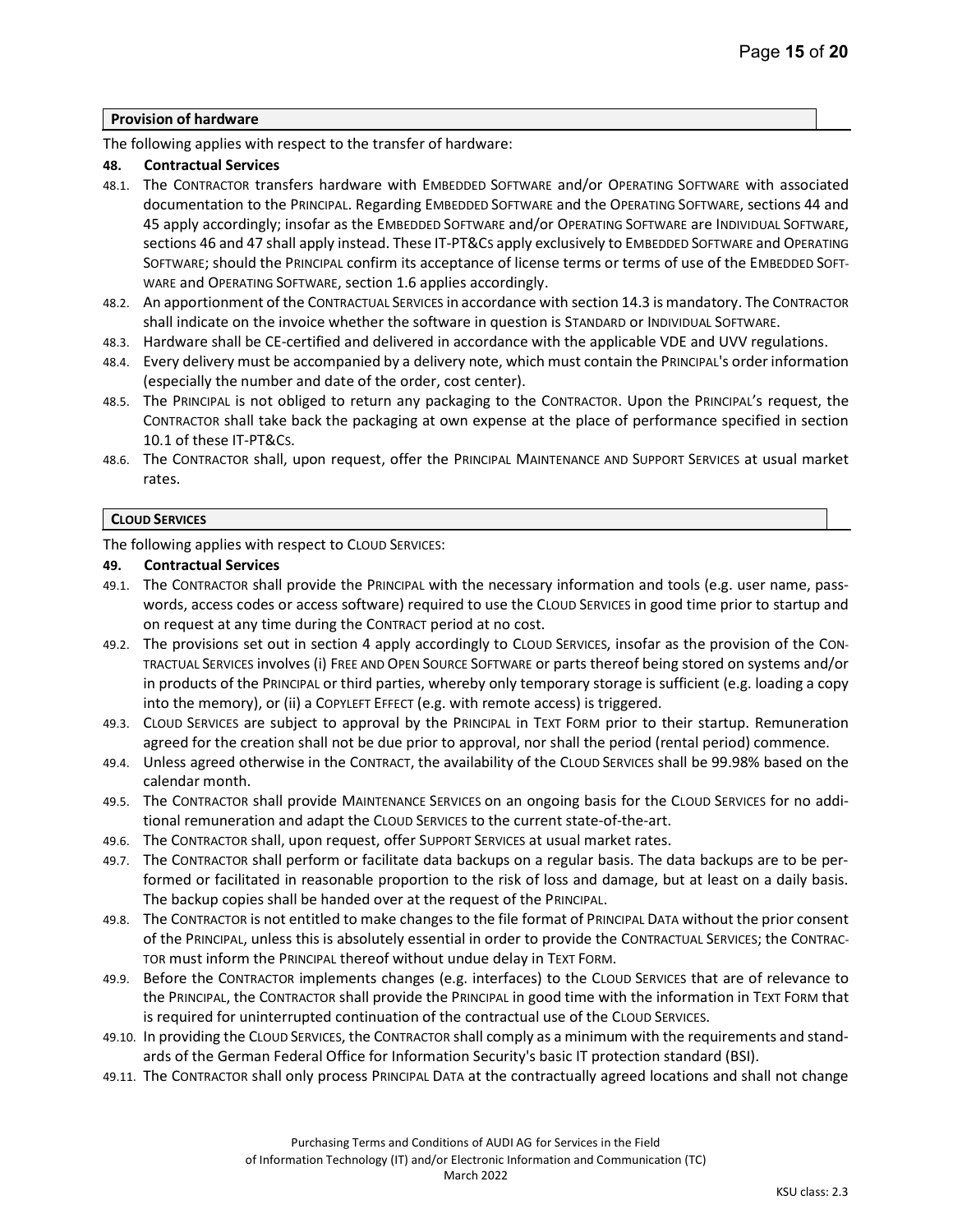the location of PROCESSING without the consent of the PRINCIPAL in WRITTEN FORM. This shall also apply to external backup servers as well as the disaster data centers used in the event of failure of applications, software and/or infrastructure or in case of a contractually described emergency.

## 50. License/Rights of Use

The CONTRACTOR grants the PRINCIPAL non-exclusive (simple), irrevocable rights to properly and contractually use the software provided via the CLOUD SERVICES, unlimited in territory or content; such rights can be transferred and (also in different levels) sub-licensed within the VOLKSWAGEN GROUP.

#### DEVELOPMENT SERVICES

The following applies with respect to DEVELOPMENT SERVICES:

#### 51. Contractual Services

- 51.1. The CONTRACTOR shall provide the DEVELOPMENT SERVICES properly and in accordance with the state-of-the-art and current programming standards. The CONTRACTOR shall comply with the PRINCIPAL's applicable (quality) standards and working practices as brought to its attention.
- 51.2. The CONTRACTOR shall ensure through careful selection of the employees deployed that they have the personal aptitude and expertise to perform the tasks entrusted to them for the entire duration of the development period in order to provide the DEVELOPMENT SERVICES in the agreed quality.
- 51.3. As a main contractual obligation, the CONTRACTOR undertakes to document the DEVELOPMENT SERVICES in a technically verifiable manner and, upon request, to inform the PRINCIPAL about the status of the DEVELOPMENT SERVICES in an appropriate level of detail. The PRINCIPAL can request presentation of work products at any time in draft form and as an interim status without releasing the CONTRACTOR from the obligations set out in this section.
- 51.4. For all information to be exchanged, the CONTRACTOR and the PRINCIPAL shall name contact persons. Consultation discussions shall take place regularly between the contractual parties in relation to the content and implementation of the DEVELOPMENT SERVICES and the exchange of all information required to execute the CON-TRACT. The contact nominated by the CONTRACTOR has final responsibility for planning, coordinating and monitoring the provision of DEVELOPMENT SERVICES.

## 52. Acceptance

- 52.1. The CONTRACTOR notifies the PRINCIPAL in TEXT FORM that the DEVELOPMENT SERVICES are ready for acceptance. The contractual parties then agree on the time and place for acceptance of the DEVELOPMENT SERVICES. Unless waived by the PRINCIPAL in WRITTEN FORM in individual cases, acceptance testing shall be performed over a period of at least ten (10) consecutive working days under simulated and/or real operating conditions. The PRINCIPAL shall define precise details and especially the time period for this acceptance testing in consultation with the CONTRACTOR. In addition, the PRINCIPAL can perform the acceptance testing itself, but may also require the CONTRACTOR to perform the acceptance testing in the presence of the PRINCIPAL. The PRINCIPAL is entitled in this respect to check the fulfillment of the contractual requirements with code scanning tools or to have the CONTRACTOR carry out this check. Any defects occurring during acceptance testing will be noted by the PRINCIPAL.
- 52.2. If no defects are noted or if the defects noted are insignificant, the PRINCIPAL declares the acceptance in WRITTEN FORM within ten (10) working days following receipt of the DEVELOPMENT SERVICES in the case of acceptance without an acceptance test and within fifteen (15) working days following conclusion of the acceptance test in the case of acceptance with an acceptance test, unless a longer period has been mutually agreed. Acceptance of partial performances does not restrict the PRINCIPAL at the time of overall acceptance from asserting rights based on defects in partial performances that have already been accepted, if such defects only become evident through the interaction of system parts.
- 52.3. The CONTRACTOR shall promptly remedy any defects that prevent acceptance and shall resubmit its DEVELOP-MENT SERVICES for acceptance. The provisions in the above sections shall apply accordingly to such resubmission.
- 52.4. Payments by the PRINCIPAL shall not mean that the CONTRACTUAL SERVICES have been accepted or that acceptance has been waived.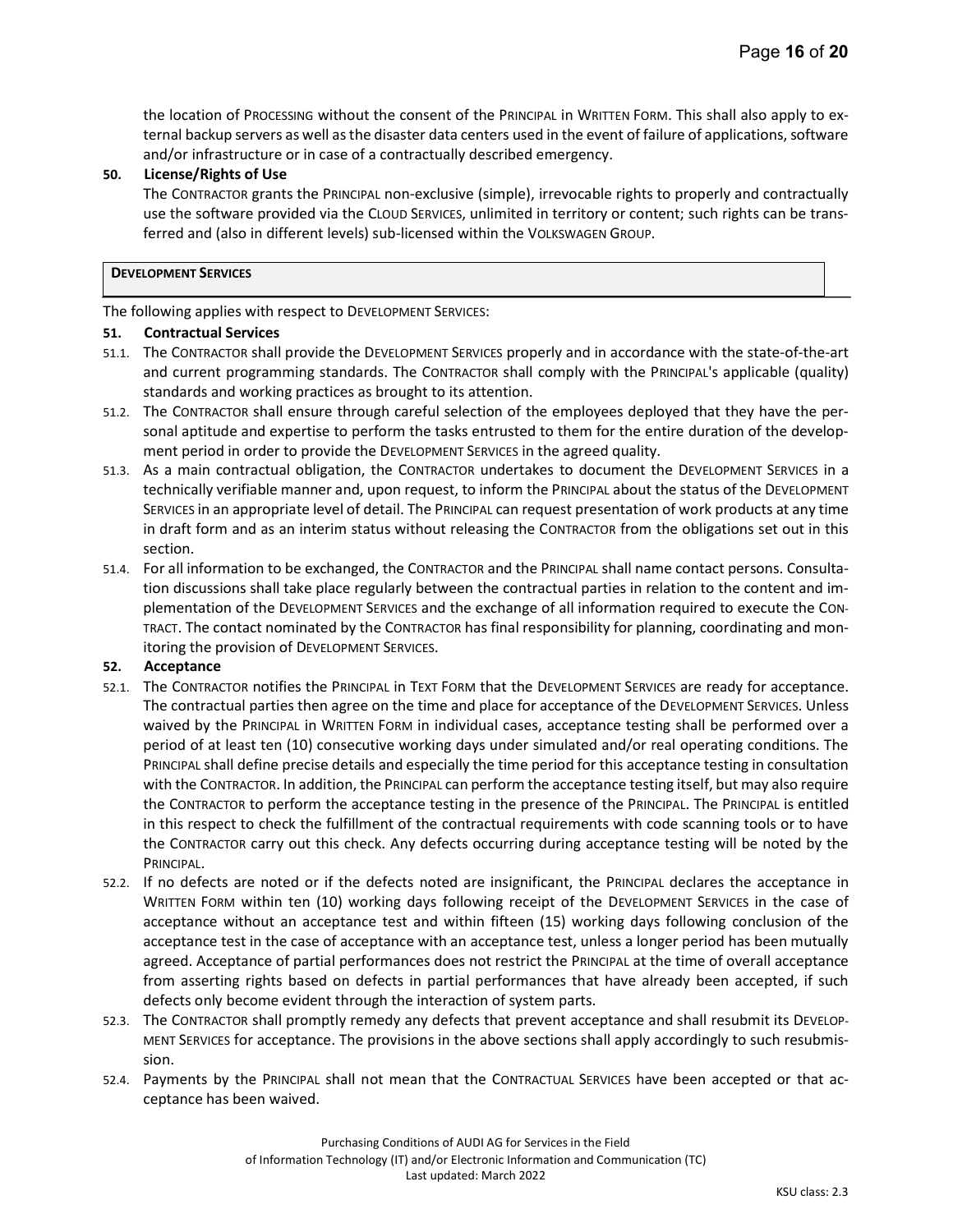#### 53. Ownership and License/Rights of Use

The CONTRACTOR grants the PRINCIPAL full ownership and title or – if that is not possible under the applicable law – exclusive, transferable, irrevocable and sub-licensable rights of use the DEVELOPMENT SERVICES, unlimited in time, territory or content in any type of use, including the right to edit, translate, decompile, otherwise modify, duplicate, distribute, broadcast and make available to the public.

#### 54. Recission, Termination

The rights of use granted in section 53 as well as the transfer and/or surrender of all work results created to date shall remain unaffected by a rescission or termination. In the event of rescission, the CONTRACTOR is entitled to reasonable remuneration for the usage rights remaining with the PRINCIPAL to DEVELOPMENT SER-VICES already created, insofar as the PRINCIPAL does not waive the use of these rights. The same shall apply in the case of termination, insofar as the CONTRACTOR has not yet received a corresponding pro rata remuneration.

#### AGILE DEVELOPMENT SERVICES

The following applies with respect to AGILE DEVELOPMENT SERVICES:

#### 55. Contractual Services

The CONTRACTOR shall assume the essential performance obligation to document the DEVELOPMENT SERVICES rendered in a comprehensible technical manner and shall grant the PRINCIPAL access to the current documents describing the development progress at any time within the framework of the selected agile development method.

#### 56. Acceptance

- 56.1. AGILE DEVELOPMENT SERVICES are always subject to an overall acceptance after completion of the project (final acceptance) for which the regulations from section 52 apply accordingly. However, confirmation of parts of the service, concepts, developments, specifications or milestones shall regularly take place within the scope of agile development, to the extent that the relevant service sections are tested and defects are recorded after their completion within the scope of the selected agile development method. This confirmation shall not be deemed to be acceptance or partial acceptance, but shall merely include an approval of the relevant service section, following which the CONTRACTOR shall continue to provide the service to the agreed extent and payment shall be approved.
- 56.2. Within the scope of the respective confirmations for individual service sections as well as the final acceptance test, the CONTRACTOR shall prove that the individual service sections as well as the overall performance meet all requirements and acceptance criteria defined in advance for the service section, or the overall performance under similar conditions as in production operation. In particular, the functions that can only be verified by integrating the respective service sections into the current development status or the overall integration of the CONTRACTUAL SERVICES, as well as the performance of the individual service sections and the overall system, shall be tested in this context. Acceptance tests do not constitute productive use of the CONTRACTUAL SERVICES.
- 56.3. The remuneration stated in the CONTRACT shall apply as a binding upper remuneration limit.
- 56.4. In all other respects, the provisions of sections 52, 53 and 54 for AGILE DEVELOPMENT SERVICES shall apply accordingly, unless otherwise provided in this section.

#### MAINTENANCE AND SUPPORT

The following applies with respect to MAINTENANCE AND SUPPORT SERVICES:

#### 57. Contractual Services

- 57.1. Within the scope of SUPPORT SERVICES, the CONTRACTOR resolves defects and malfunctions within the agreed time periods, but in any case within an appropriate period with respect to the risks and effects of the defects and malfunctions.
- 57.2. Insofar as MAINTENANCE SERVICES have been agreed, the CONTRACTOR shall continue to develop the DELIVERABLES and provide the PRINCIPAL with patches, updates, upgrades and new program versions.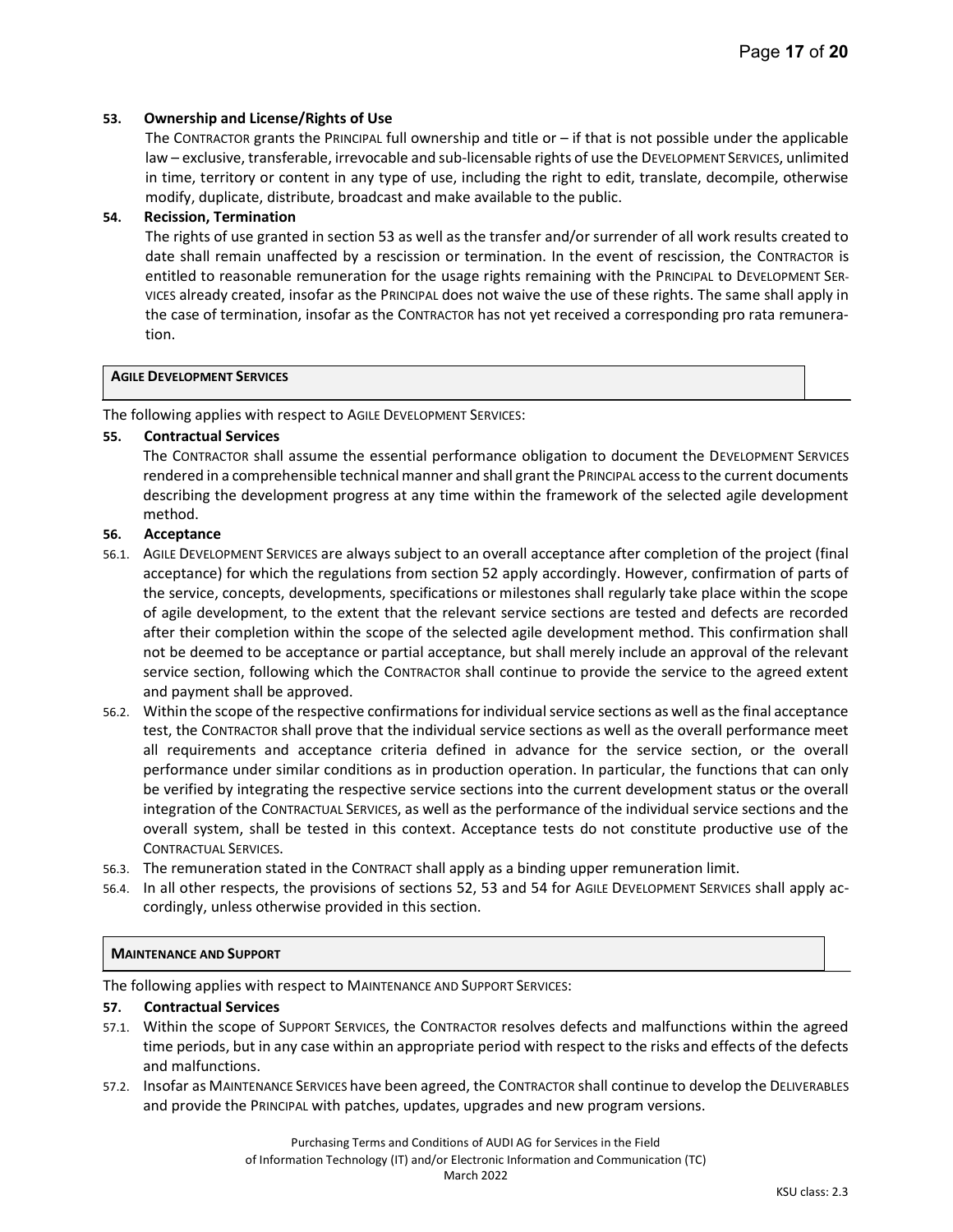57.3. Insofar as this relates to patches, updates, upgrades or new program versions of STANDARD SOFTWARE, sections 44 and 45 shall apply accordingly, insofar as it relates to INDIVIDUAL SOFTWARE, sections 46 and 47 shall apply instead.

## TC SERVICES

The following applies with respect to TC SERVICES:

#### 58. Contractual Services

- 58.1. In the context of providing TC SERVICES, the CONTRACTOR shall comply with the relevant regulations under telecommunications law and, in particular, shall observe telecommunications secrecy. The CONTRACTOR shall commit its employees and vicarious agents deployed in the provision of TC SERVICES to comply with telecommunications secrecy.
- 58.2. If, from a perspective of telecommunications law, the PRINCIPAL is deemed to be a telecommunications provider or a responsible party in some other respect, the CONTRACTOR shall deliver its TC SERVICES in such a manner that the PRINCIPAL can fulfill all its obligations under telecommunications law. The CONTRACTOR shall, in particular, take account of any notification and emergency call obligations under telecommunications law as well as customer and data protection obligations of the PRINCIPAL in this respect.

#### III. Definitions

The terms used in these IT-PT&Cs have the following meaning:

AGILE DEVELOPMENT SERVICES are DEVELOPMENT SERVICES, which are provided by means of an iterative and incremental approach and whose principles are based on the Agile Manifesto.

CLOUD SERVICES are CONTRACTUAL SERVICES, where the CONTRACTOR provides various services (e.g. SaaS, PaaS and/or IaaS) via a network environment (e.g. the Internet). SaaS (Software as a Service) refers to CLOUD SERVICES where the CONTRACTOR provides the PRINCIPAL with application programs. PaaS (Platform as a Service) refers to CLOUD SERVICES where the CONTRACTOR provides the PRINCIPAL with a platform (e.g. a development environment). IaaS (Infrastructure as a Service) refers to CLOUD SERVICES where the CONTRACTOR provides the PRINCIPAL with IT resources, such as computing power, storage capacity or communication resources.

CONTINUING OBLIGATIONS are CONTRACTS, whose typical CONTRACTUAL SERVICES are to be provided continuously or recurrently during the CONTRACT period.

CONTRACT denotes (i) a purchase order or framework purchase order issued by the PRINCIPAL with respect to an offer by the CONTRACTOR or with respect to a negotiation protocol, (ii) a call-off order issued by the PRINCIPAL under a framework purchase, or (iii) an (individual) CONTRACT concluded between the PRINCIPAL and CONTRACTOR.

CONTRACTOR denotes the supplier/contractual partner of the PRINCIPAL.

CONTRACTUAL SERVICES mean services to be provided by the CONTRACTOR under the CONTRACT, including DELIVERABLES. COPYLEFT EFFECT means the legal consequence of the obligation existing in certain FOSS licenses (so-called copyleft licenses) to under certain conditions distribute and disclose in source-code form further developments and/or modifications of the FOSS as well as, if applicable, other software linked to the FOSS under terms of use and license conditions for FOSS.

DELIVERABLES are all physical or intangible goods, which the CONTRACTOR transfers to the PRINCIPAL for an unlimited or a limited period of time as well as all work products which are the subject or result of CONTRACTUAL SERVICES; including software, hardware, know-how, data carriers, training and other documents, documentation, information, materials and other contents (e.g. graphics, films, photographs), concepts and access numbers, domains, sub-domains, phone numbers, other identification numbers and tokens that the CONTRACTOR creates or registers for the PRINCIPAL or transfers to the PRINCIPAL as part of the provision of CONTRACTUAL SERVICES.

DEVELOPMENT SERVICES are CONTRACTUAL SERVICES, where the CONTRACTOR is obliged to develop certain DELIVERABLES (e.g. software, services and app development, customizing). DELIVERABLES of DEVELOPMENT SERVICES are generally IN-DIVIDUAL SOFTWARE, unless agreed otherwise contractually.

EMBEDDED SOFTWARE is software that is integrated in hardware. EMBEDDED SOFTWARE can be STANDARD SOFTWARE or INDIVIDUAL SOFTWARE.

FEEDBACK refers to voluntary suggestions, comments, or proposals that are conveyed by the PRINCIPAL during the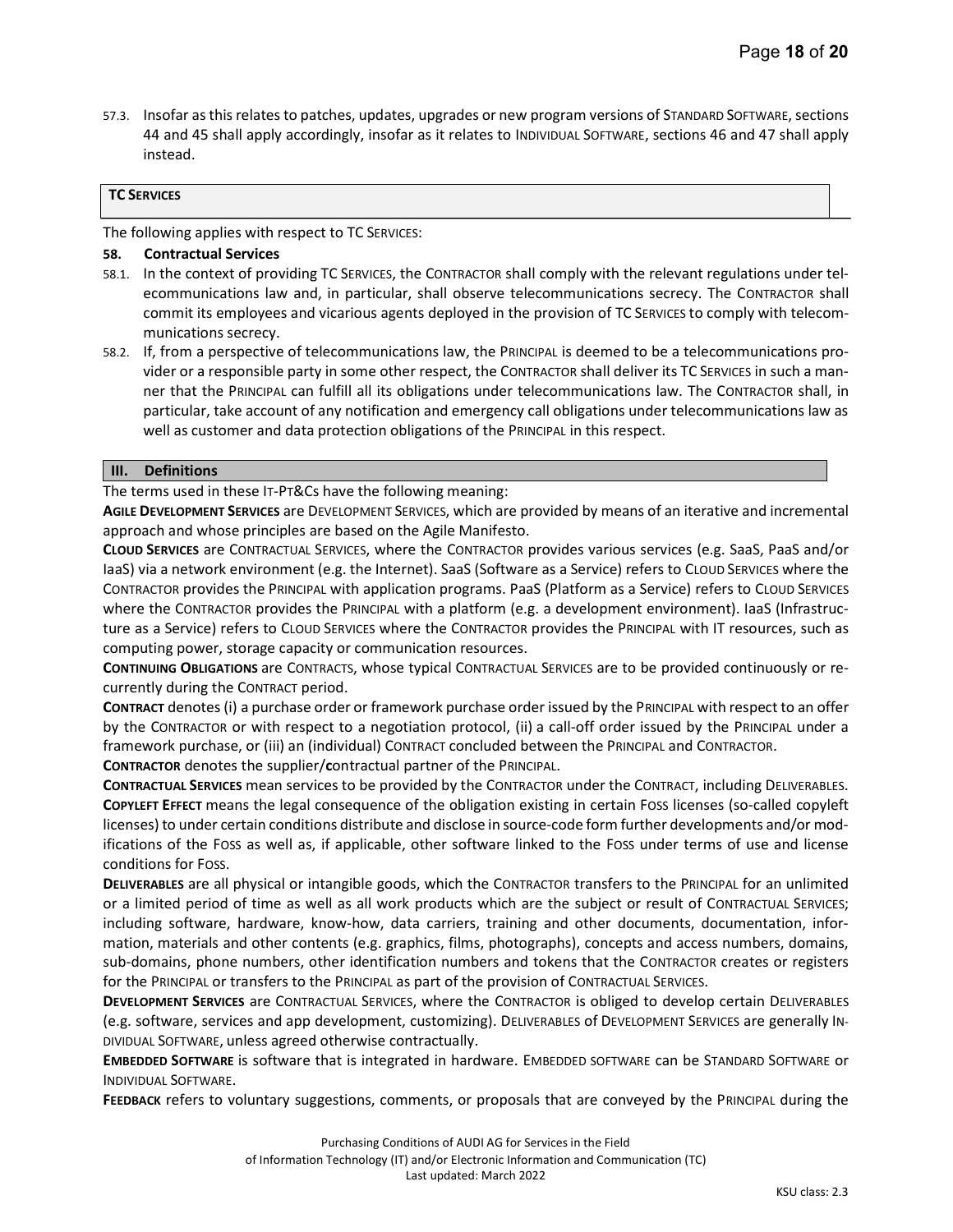term of the CONTRACT and pertain to a possible development, modification, correction, improvement, or expansion of the CONTRACTUAL SERVICES, to the extent these are not DELIVERABLES.

FREE AND OPEN SOURCE SOFTWARE (FOSS) is software that is licensed by the respective rights holders to anyone for comprehensive use, i.e. also for the purpose of editing and forwarding (also in edited form), free of license fees and whose source code is available in compliance with the appropriate license requirements (e.g. provision of license information, disclosure of modifications, co-delivery of source code, etc.).

IT-PT&Cs are these IT Purchasing Terms and Conditions (IT-PT&Cs) of AUDI AG for services in the field of information technology (IT) and/or electronic information and communication (TC).

INDIVIDUAL SOFTWARE is software which has been programmed or developed specially for the PRINCIPAL or for companies of the VOLKSWAGEN GROUP. INDIVIDUAL SOFTWARE also includes software components of STANDARD SOFTWARE, which were programmed or developed for the PRINCIPAL or for companies in the VOLKSWAGEN GROUP, for example as part of DEVELOPMENT SERVICES, customizing or MAINTENANCE AND SUPPORT SERVICES.

INFRINGEMENTS OF INTELLECTUAL PROPERTY RIGHTS are violations of third party rights including industrial property rights (e.g. patents) and corresponding applications, copyrights and legally protected trade secrets by the CONTRACTUAL SERVICES or their contractual or intended use.

MAINTENANCE SERVICES are CONTRACTUAL SERVICES where the CONTRACTOR is obliged to maintain and update software or hardware. MAINTENANCE SERVICES include, in particular, the provision of updates, upgrades and new program versions.

OPERATING SOFTWARE denotes software, which is required for the proper use of hardware (e.g. operating systems), regardless of whether this is already installed on the hardware when transferred to the PRINCIPAL or has to be installed subsequently.

PRINCIPAL denotes AUDI AG.

PRINCIPAL DATA refers to personal and non-personal data, which (i) the PRINCIPAL transfers or makes accessible to the CONTRACTOR itself or via a commissioned third party, (ii) the CONTRACTOR creates, collects, saves or processes in some other way on behalf of the PRINCIPAL or (iii) the CONTRACTOR lawfully creates, collects, saves or processes in some other way in relation to the provision of service but without being ordered to do so by the PRINCIPAL, and saves on media (or parts thereof) that are associated solely with the PRINCIPAL at the time of saving or that are created by vehicles, systems or devices which the PRINCIPAL has produced or placed on the market or which it uses, especially in connection with production.

PROCESSING denotes any operation or series of operations, whether accomplished with or without the aid of automated processes, which are performed in connection with personal and/or non-personal data, such as the collecting, recording, organizing, ordering, storing, adapting or modifying, reading, accessing, using, disclosing through transmission, distributing or otherwise making available, comparing or linking, restricting, deleting or destroying such data.

SECURITY TEST MEASURES are measures to detect IT security relevant errors, weaknesses or security vulnerabilities. In particular, these include explorative, offensive test procedures or investigations (especially performance tests, stress tests, penetration tests, analysis of hardware and software components used, decompiling/reverse engineering of software), which aim at penetrating computer or network systems or analyzing, testing or adapting hardware and software.

STANDARD SOFTWARE is software which was not developed especially for the PRINCIPAL.

SUPPORT SERVICES are CONTRACTUAL SERVICES for which the CONTRACTOR is obliged to provide user support. The CON-TRACTOR shall accept and respond to user requests, e.g. via call center or help desk and respond and resolve any defects or errors.

TC SERVICES are CONTRACTUAL SERVICES in the field of electronic information and communication.

TEXT FORM requires a human-readable declaration in which the person making the declaration is named and which can be stored on a data carrier; this is especially fulfilled by using e-mail. Verbal or implied declarations are not sufficient to constitute TEXT FORM.

VOLKSWAGEN GROUP refers to Volkswagen AG and companies affiliated with Volkswagen AG within the meaning of section 15 et seq. of the German Stock Corporation Act, especially all companies in the Volkswagen AG Group structure including companies with a (possibly) majority interest in Volkswagen AG (parent companies), as well as those companies in which such parent companies hold a majority interest (sister companies).